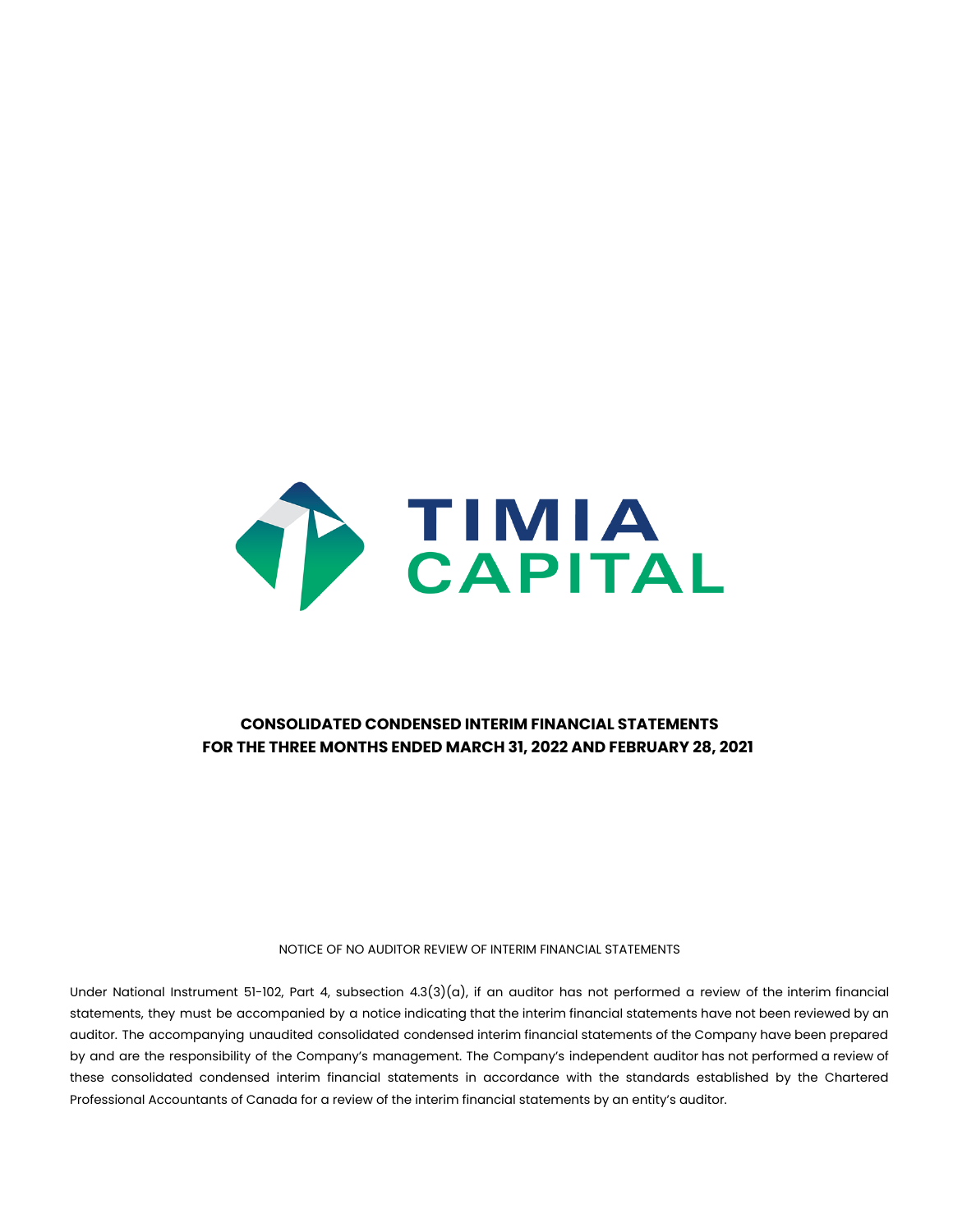### **TIMIA CAPITAL CORP.**

## **CONSOLIDATED STATEMENTS OF FINANCIAL POSITION**

## **AS AT MARCH 31, 2022 AND DECEMBER 31, 2021**

(Expressed in Canadian Dollars)

| <b>ASSETS</b>                                                          | <b>March 31, 2022</b> | <b>December 31, 2021</b> |
|------------------------------------------------------------------------|-----------------------|--------------------------|
| Cash                                                                   | \$<br>3,768,230 \$    | 9,314,526                |
| Restricted cash                                                        |                       | 443,506                  |
| Accounts receivable                                                    | 1,005,552             | 687,596                  |
| Current portion of loans receivable (Note 3)                           | 73,293,286            | 70,481,905               |
| Prepaid expenses and deposits                                          | 166,757               | 150,566                  |
| <b>Total Current Assets</b>                                            | 78,233,825            | 81,078,099               |
| Non-current assets                                                     |                       |                          |
| Loans receivable (Note 3)                                              | 39,679,511            | 35,635,896               |
| Equity investments (Note 4)                                            | 1,333,618             | 1,333,618                |
| Right-of-use asset (Note 5)                                            | 182,390               | 202,655                  |
| Forward contract receivable (Note 10)                                  |                       | 290,500                  |
| Goodwill (Note 6)                                                      | 3,533,801             | 3,533,801                |
| Intangible assets (Note 6)                                             | 2,892,872             | 3,005,400                |
| <b>TOTAL ASSETS</b>                                                    | \$<br>125,856,017 \$  | 125,079,969              |
| <b>LIABILITIES</b>                                                     |                       |                          |
| Accounts payable and accrued liabilities (Note 14)                     | \$<br>2,227,313 \$    | 5,676,371                |
| Current portion of debentures & co-investment obligations (Notes 8, 9) | 27,740                | 105,488                  |
| Lease liability (Note 6)                                               | 197,233               | 218,618                  |
| Cash received in advance of equity issuance                            | 149,964               | 941,524                  |
| Revolving credit facilities (Note 11)                                  |                       | 4,485,129                |
| Loans payable (Note 12)                                                | 75,330,781            | 67,810,891               |
| <b>Total Current Liabilities</b>                                       | 77,933,031            | 79,238,021               |
| Non-current liabilities                                                |                       |                          |
| Debentures & co-investment obligations (Notes 8, 9)                    |                       | 1,363,030                |
| Deferred tax liability                                                 | 807,697               | 838,080                  |
| Non-controlling interests (Notes 15)                                   | 31,767,927            | 30,513,576               |
| <b>TOTAL LIABILITIES</b>                                               | 110,508,655           | 111,952,707              |
| <b>EQUITY</b>                                                          |                       |                          |
| Common shares (Note 13)                                                | \$<br>10,033,455      | 7,777,918                |
| Preferred shares (Note 13)                                             | 9,560,495             | 9,560,495                |
| Share-based payments reserve (Note 13)                                 | 1,706,075             | 1,608,314                |
| Contributed surplus (Note 13)                                          | 82,070                | 68,370                   |
| Accumulated other comprehensive loss                                   | (67, 112)             | (44,097)                 |
| Accumulated deficit                                                    | (5,967,621)           | (5,843,738)              |
| <b>Total equity</b>                                                    | 15,347,362            | 13,127,262               |
| <b>TOTAL LIABILITIES AND EQUITY</b>                                    | \$<br>125,856,017 \$  | 125,079,969              |

Nature of operations, Commitments and contingencies and Subsequent events (Notes 1, 7, 19)

Approved on behalf of the Board of Directors:

/s/ *"Howard Atkinson"* /s/ *"David Demers" .*

Howard Atkinson, Director **David Demers, Director** David Demers, Director

See accompanying notes to the condensed interim consolidated financial statements.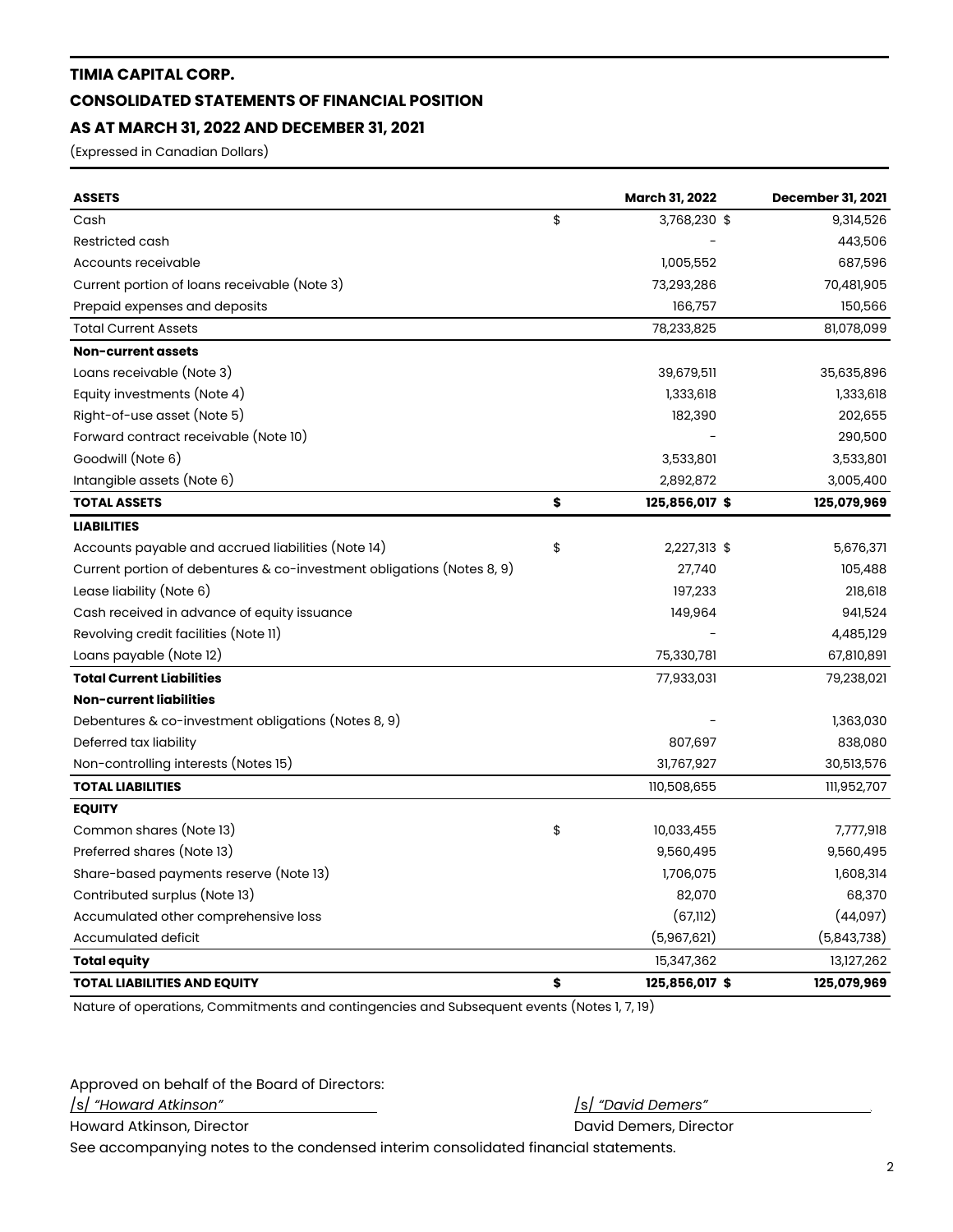# **TIMIA CAPITAL CORP. CONSOLIDATED CONDENSED INTERIM STATEMENTS OF NET INCOME (LOSS) (UNAUDITED) FOR THE THREE MONTHS ENDED AT MARCH 31, 2022 AND FEBRUARY 28, 2021**

(Expressed in Canadian Dollars)

|                                                         | <b>Three months ended</b> | <b>Three months ended</b> |
|---------------------------------------------------------|---------------------------|---------------------------|
|                                                         | <b>March 31, 2022</b>     | <b>February 28, 2021</b>  |
| <b>REVENUE</b>                                          |                           |                           |
| Interest income                                         | \$<br>3,533,583 \$        | 1,197,528                 |
| Income from transaction and other fees                  | 589,784                   | 96,162                    |
| Income from settlement of loans                         |                           | (22, 875)                 |
| Performance fee income                                  | 104,567                   |                           |
| <b>TOTAL REVENUE</b>                                    | 4,227,934                 | 1,270,815                 |
| <b>EXPENSES</b>                                         |                           |                           |
| Accounting and legal                                    | 251,243                   | 39,752                    |
| Administrative, management and directors fees (Note 14) | 872,904                   | 399,961                   |
| Amortization                                            | 112,528                   |                           |
| <b>Expected credit loss</b>                             | (196, 337)                | 38,880                    |
| Investor relations, communications and regulatory fees  | 147,681                   | 75,934                    |
| Interest expense                                        | 1,784,858                 | 225,340                   |
| Marketing services and promotion                        | 152,450                   | 81,833                    |
| Office, travel, systems, and miscellaneous              | 171,888                   | 113,501                   |
| Share-based payments                                    | 97,761                    | 44,739                    |
| <b>TOTAL EXPENSES</b>                                   | 3,394,976                 | 1,019,940                 |
| <b>OPERATING INCOME</b>                                 | 832,958                   | 250,875                   |
| Foreign exchange losses (gains)                         | (18, 402)                 | 169,642                   |
| Loss on settlement of debentures                        | 21,297                    | 26,674                    |
| Gain on forward contract                                | (30,716)                  | (70,000)                  |
| Fund structuring and financing recovery                 |                           |                           |
| Acquisition costs                                       | 22,050                    |                           |
| <b>NET INCOME BEFORE TAXES</b>                          | 838,729                   | 124,559                   |
| Income tax expense                                      | 20,790                    |                           |
| Deferred tax expense                                    | (30, 383)                 |                           |
| <b>NET INCOME</b>                                       | \$<br>848,322 \$          | 124,559                   |
| <b>NET INCOME (LOSS) ATTRIBUTABLE TO:</b>               |                           |                           |
| Shareholders of the corporation                         | 93,491                    | (315, 426)                |
| Non-controlling interest                                | 754,831                   | 439,985                   |
| <b>NET INCOME</b>                                       | 848,322                   | 124,559                   |
| NET INCOME (LOSS) PER COMMON SHARE BASIC AND DILUTED    | $(0.01)$ \$<br>\$         | (0.01)                    |
| WEIGHTED AVERAGE NUMBER OF COMMON SHARES OUTSTANDING    | 59,191,130                | 45,776,225                |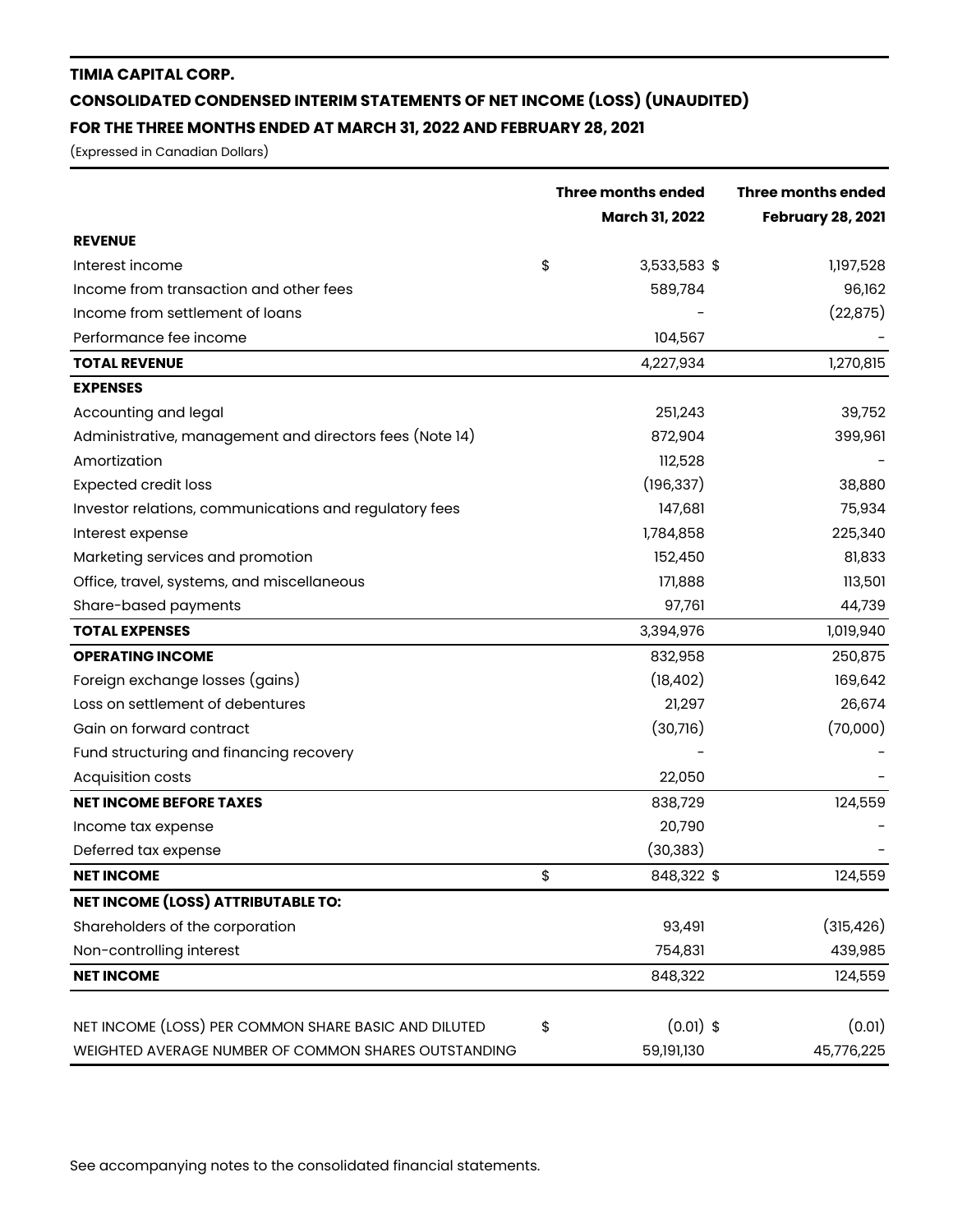# **TIMIA CAPITAL CORP. CONSOLIDATED CONDENSED INTERIM STATEMENTS OF NET INCOME (LOSS) (UNAUDITED) FOR THE THREE MONTHS ENDED AT MARCH 31, 2022 AND FEBRUARY 28, 2021**

(Expressed in Canadian Dollars)

|                                                        | Three months ended<br><b>March 31, 2022</b> | Three months ended<br><b>February 28, 2021</b> |
|--------------------------------------------------------|---------------------------------------------|------------------------------------------------|
| OTHER COMPREHENSIVE INCOME (LOSS)                      |                                             |                                                |
| Net income                                             | \$<br>848,322                               | 124,559                                        |
| Other comprehensive earnings (loss)                    |                                             |                                                |
| Items that may be reclassified to net earnings (loss): |                                             |                                                |
| Foreign currency translation adjustment                | (413,158)                                   | (469,655)                                      |
| <b>NET COMPREHENSIVE INCOME</b>                        | 435,164                                     | (345,096)                                      |
| Comprehensive Income attributable to:                  |                                             |                                                |
| Shareholders of the corporation                        | 70,473                                      | (346,743)                                      |
| Non-controlling interest                               | 364,691                                     | 1,647                                          |
| <b>NET COMPREHENSIVE INCOME</b>                        | \$<br>435,164                               | \$<br>(345,096)                                |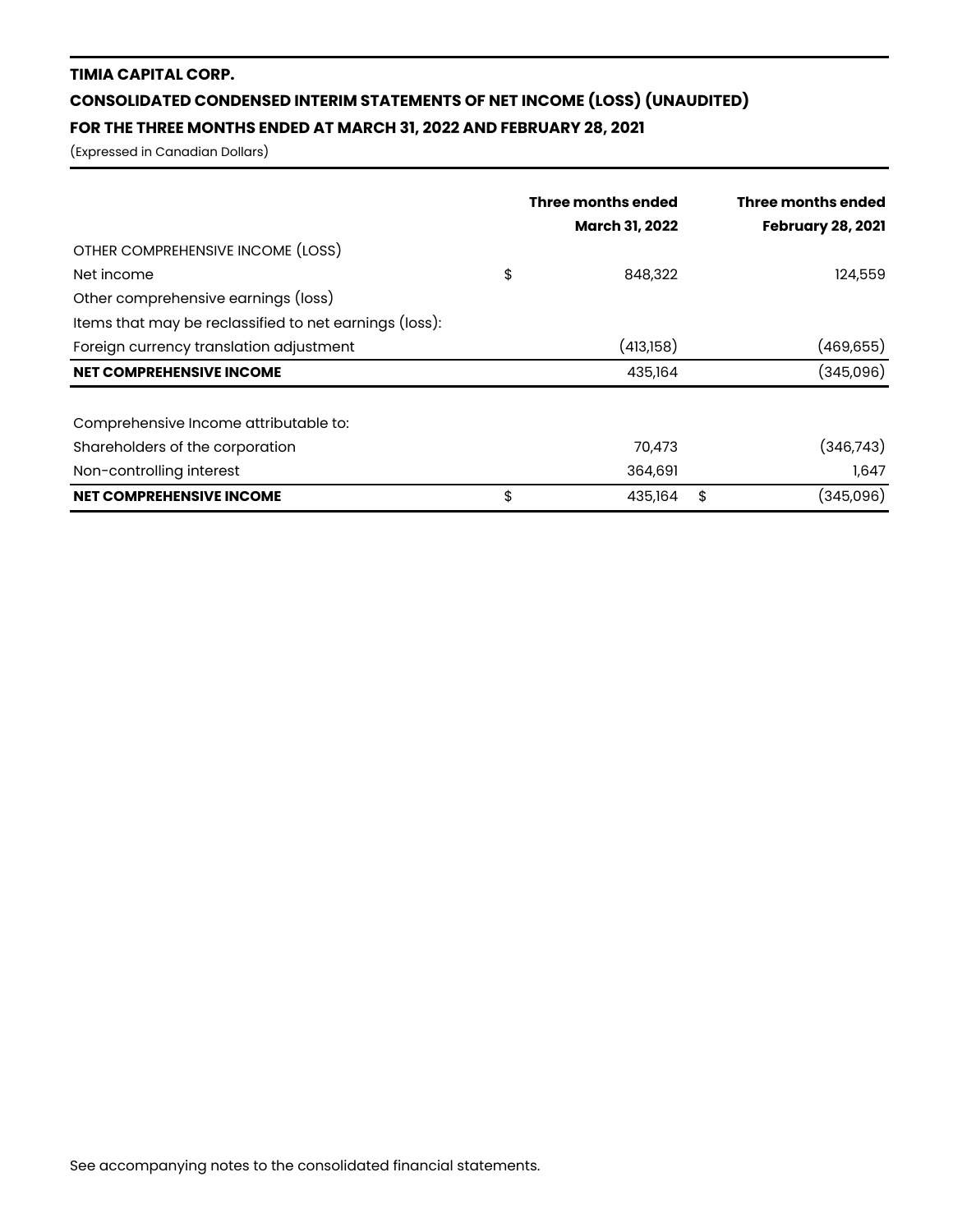# **TIMIA CAPITAL CORP. CONSOLIDATED CONDENSED INTERIM STATEMENTS OF CASH FLOWS (UNAUDITED) FOR THE THREE MONTHS ENDED MARCH 31, 2022 AND FEBRUARY 28, 2021**

(Expressed in Canadian Dollars)

|                                                            | Three months ended<br><b>March 31, 2022</b> | <b>Three months ended</b><br><b>February 28, 2021</b> |
|------------------------------------------------------------|---------------------------------------------|-------------------------------------------------------|
| <b>OPERATING ACTIVITIES</b>                                |                                             |                                                       |
| Net income for the period                                  | \$<br>848,322                               | \$<br>124,559                                         |
| Share-based payments                                       | 97,761                                      | 44,739                                                |
| Current & deferred tax expenses (recovery)                 | (60,766)                                    |                                                       |
| Amortization                                               | 132,793                                     | 16,649                                                |
| Interest revenue                                           | (3,533,583)                                 | 17,564                                                |
| Interest accrued and interest accretion                    |                                             | 17,345                                                |
| Expected credit (recovery) loss                            | (196, 337)                                  | 38,880                                                |
| Loss on extinguishment of debentures                       | 21,297                                      | 26,674                                                |
| Realized gain on investments                               |                                             | 22,875                                                |
| Unrealized gain on forward contract                        |                                             | (70,000)                                              |
| Unrealized foreign exchange loss (gain)                    | 626,836                                     | 409,655                                               |
| Repayment of loans receivable                              | 37,492,762                                  | 1,579,299                                             |
| Advances of loans receivable                               | (41,244,674)                                | (2,361,630)                                           |
|                                                            | (5,815,589)                                 | (133, 391)                                            |
| Changes in non-cash working capital items:                 |                                             |                                                       |
| Restricted cash                                            | 443,506                                     |                                                       |
| Accounts receivable                                        | (317, 956)                                  | 12,509                                                |
| Cash received in advance of share capital issuance         | 149,964                                     |                                                       |
| Deposits and prepaid expenses                              | (16, 191)                                   | (67,505)                                              |
| Forward contract                                           | 290,500                                     |                                                       |
| Accounts payable and accrued liabilities                   | (3,504,670)                                 | (202,654)                                             |
| CASH USED IN OPERATING ACTIVITIES                          | (8,770,436)                                 | (391,041)                                             |
| <b>FINANCING ACTIVITIES</b>                                |                                             |                                                       |
| Payments on redemption of debentures and co-investors, net | (1,421,914)                                 | (1,844,656)                                           |
| Proceeds on issuance of common shares                      | 1,247,226                                   |                                                       |
| Proceeds on issuance of Limited Partnership units          | 3,596,504                                   |                                                       |
| Proceeds on issuance of loans payable                      | 9,544,339                                   |                                                       |
| Repayments of loans payable                                | (2,000,000)                                 |                                                       |
| Distributions paid through the Limited Partnerships        | (2,708,363)                                 | (683, 418)                                            |
| Dividends paid                                             | (209, 720)                                  |                                                       |
| Proceeds on exercise of options and warrants               | 74,727                                      |                                                       |
| Repayment of revolving credit facility                     | (4,485,129)                                 |                                                       |
| Purchase of common shares under NCIB                       | (1,894)                                     |                                                       |
| CASH PROVIDED BY FINANCING ACTIVITIES                      | 3,635,776                                   | (2,528,074)                                           |
| CHANGE IN CASH DURING THE PERIOD                           | (5,134,660)                                 | (2,919,115)                                           |
| EFFECT OF FOREIGN EXCHANGE ON CASH                         | (41, 636)                                   | (466,780)                                             |
| CASH, BEGINNING OF PERIOD                                  | 9,314,526                                   | 12,872,769                                            |
| <b>CASH, END OF PERIOD</b>                                 | \$<br>3,768,230                             | \$<br>9,486,874                                       |

The Company has not paid any income taxes and all interest paid has been disclosed above. See accompanying notes to the consolidated financial statements. 5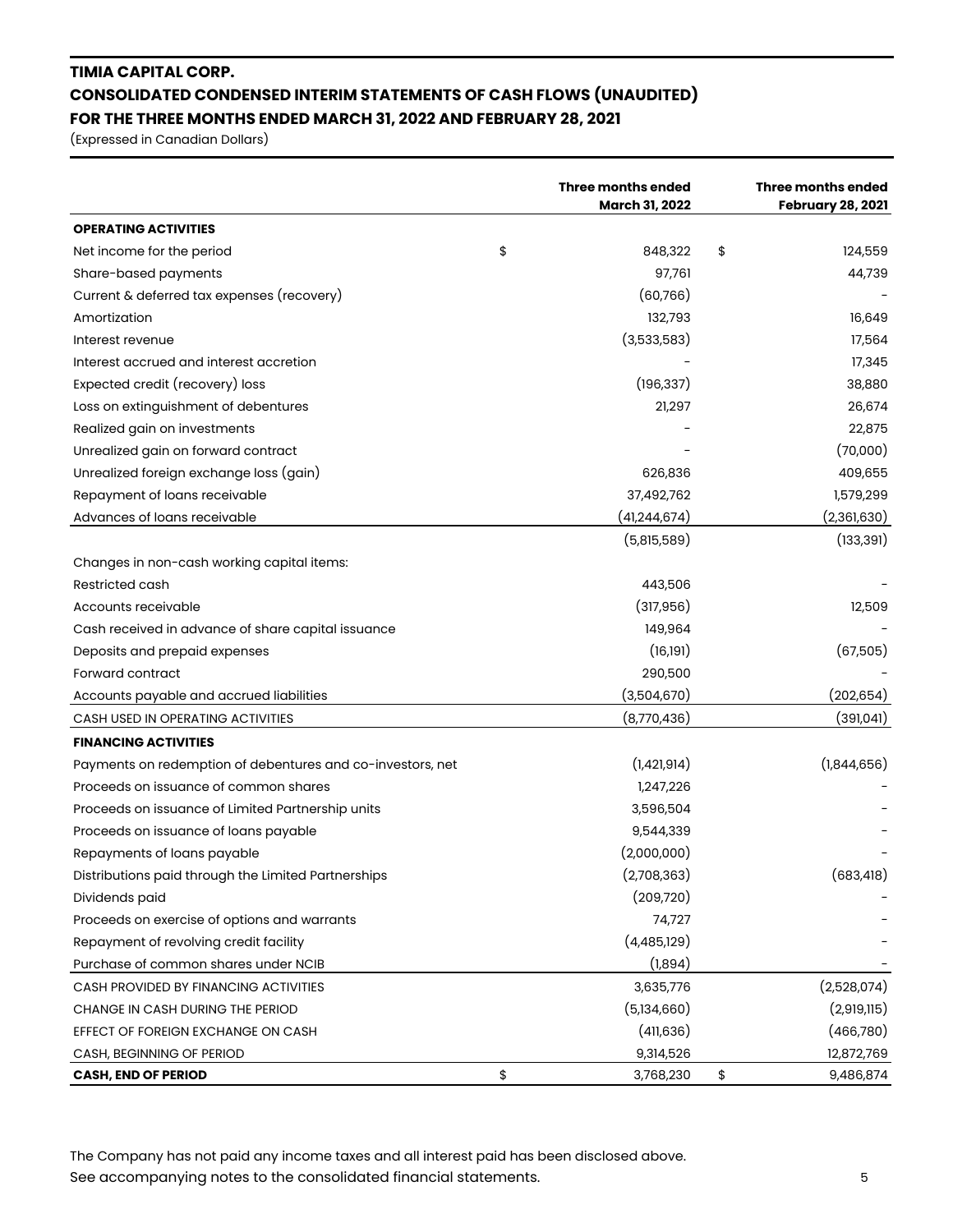# **TIMIA CAPITAL CORP. CONSOLIDATED CONDENSED INTERIM STATEMENTS OF CHANGES IN EQUITY (UNAUDITED) FOR THE THREE MONTHS ENDED MARCH 31, 2022 AND FEBRUARY 28, 2021**

(Expressed in Canadian Dollars)

|                                                | <b>Common Shares</b>              |                          | <b>Preferred Shares</b>    |                          | Share-based              |                                      |                          |             |               |
|------------------------------------------------|-----------------------------------|--------------------------|----------------------------|--------------------------|--------------------------|--------------------------------------|--------------------------|-------------|---------------|
|                                                | <b>Number of</b><br><b>Shares</b> | <b>Amount</b>            | <b>Number</b><br>of Shares | <b>Amount</b>            | Payment<br>Reserve       | <b>Contributed</b><br><b>Surplus</b> | <b>Deficit</b>           | <b>AOCL</b> | <b>Equity</b> |
| As at December 1, 2020                         | 45,776,225                        | 5,807,175                | 5,210,994                  | 4,584,495                | 1,465,059                | 82,070                               | (4,340,930)              | (37, 974)   | 7,559,895     |
| Common shares issued for<br>conversion of debt |                                   |                          |                            |                          |                          |                                      |                          |             |               |
| Preferred shares issued for                    |                                   |                          |                            |                          |                          |                                      |                          |             |               |
| conversion of debt                             |                                   |                          |                            |                          |                          |                                      |                          |             |               |
| Preferred shares issuance cost                 |                                   |                          |                            |                          |                          |                                      |                          |             |               |
| Options exercised                              |                                   |                          |                            |                          |                          |                                      |                          |             |               |
| Warrants exercised                             |                                   |                          |                            |                          |                          |                                      |                          |             |               |
| Share-based payments                           |                                   |                          |                            | $\overline{\phantom{0}}$ | 44,739                   |                                      |                          |             | 44,739        |
| Other comprehensive loss                       |                                   |                          |                            | $\overline{\phantom{0}}$ |                          |                                      | $\overline{\phantom{a}}$ | (31, 316)   | (31, 316)     |
| Net income (loss)                              |                                   | $\overline{\phantom{0}}$ |                            |                          |                          |                                      | (315, 426)               |             | (315, 426)    |
| As at March 31, 2021                           | 45,776,225                        | 5,807,175                | 5,210,994                  | 4,584,495                | 1,509,798                | 82,070                               | (4,656,356)              | (69, 290)   | 7,257,892     |
| As at December 31, 2021                        | 53,041,463                        | 7,777,918                | 10,485,994                 | 9,560,495                | 1,608,314                | 68,370                               | (5,843,738)              | (44,097)    | 13,127,262    |
| Shares issued for cash                         | 6,253,571                         | 2,188,750                |                            |                          |                          | $\overline{\phantom{a}}$             |                          |             | 2,188,750     |
| Dividends declared                             |                                   | $\overline{\phantom{0}}$ |                            | $\overline{\phantom{a}}$ |                          | $\overline{\phantom{a}}$             | (209, 720)               |             | (209, 720)    |
| Share-based payments                           |                                   |                          |                            | $\overline{\phantom{a}}$ | 97,761                   |                                      |                          |             | 97,761        |
| Options exercised                              | 194,146                           | 36,229                   |                            | $\qquad \qquad -$        |                          |                                      |                          |             | 36,229        |
| Warrants exercised                             | 128,327                           | 38,498                   |                            |                          |                          |                                      |                          |             | 38,498        |
| Shares repurchased and canceled                | (35,500)                          | (7,940)                  |                            |                          | $\overline{\phantom{a}}$ | 13,700                               | (7,654)                  |             | (1,894)       |
| Other comprehensive loss                       |                                   |                          |                            |                          |                          |                                      |                          | (23,015)    | (23, 015)     |
| Net income (loss)                              |                                   | $\overline{\phantom{0}}$ |                            |                          |                          |                                      | 93,491                   |             | 93,491        |
| As at March 31, 2022                           | 59,582,007                        | 10,033,455               | 10,485,994                 | 9,560,495                | 1,706,075                | 82,070                               | (5,967,621)              | (67, 112)   | 15,347,362    |

See accompanying notes to the condensed interim consolidated financial statements.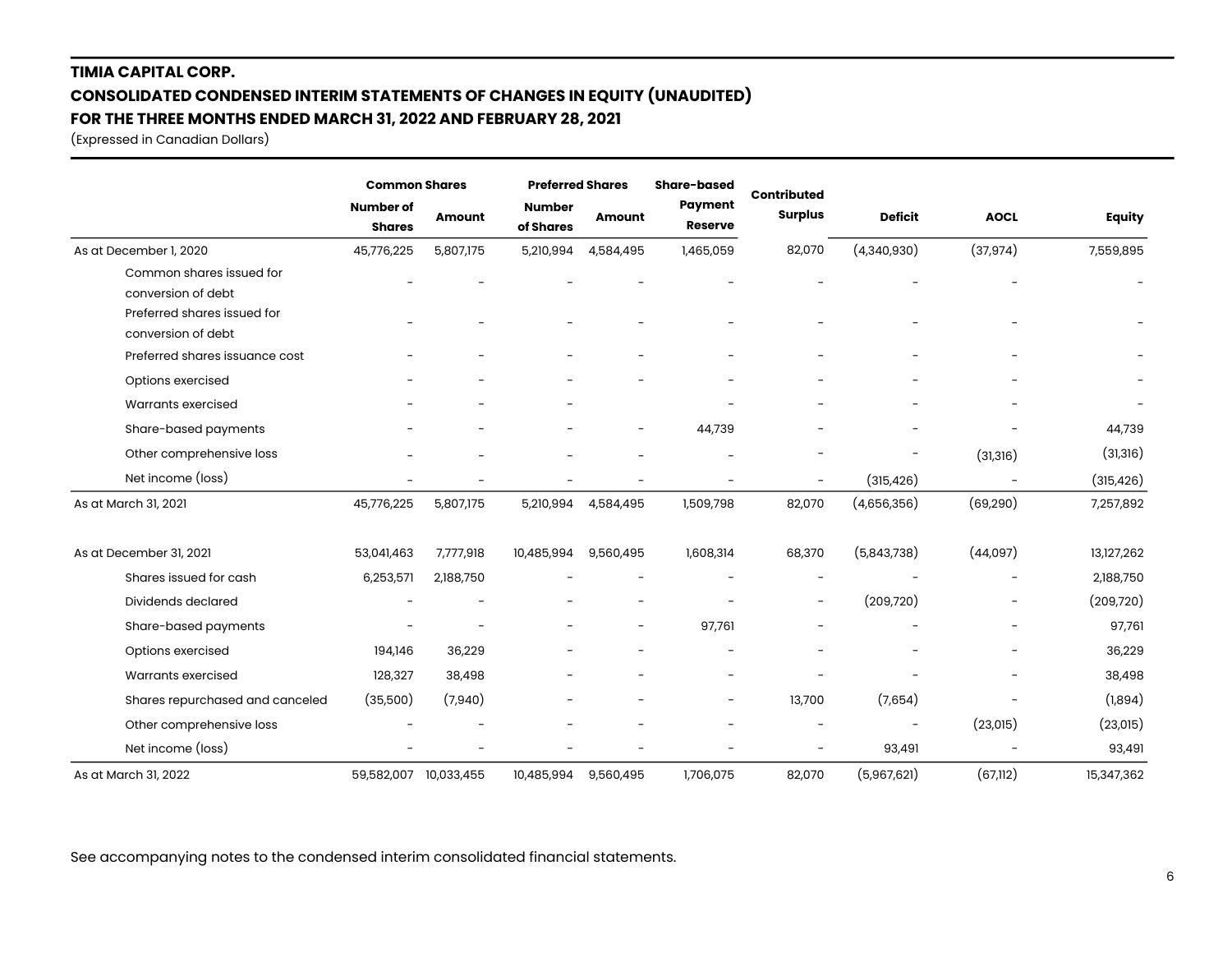(Expressed in Canadian Dollars)

### **1. NATURE OF OPERATIONS**

TIMIA Capital Corp. ("TIMIA" or the "Company") is incorporated under the Business Corporations Act of British Columbia. The Company is listed on the TSX Venture Exchange (the "TSX-V") trading under the symbol "TCA" as well as the OTCQB Venture Market ("OTCQB") under the symbol of TIMIA. The Company builds and manages private credit limited partnerships that have focused investing strategies for the institutional and accredited investors markets. In the technology space TIMIA utilizes a proprietary loan origination platform to originate, underwrite and service private-market, high-yield loan opportunities. TIMIA offers revenue-based investment to fast growing, business-to-business Software-as-a-Service (or SaaS) businesses in North America. Recently acquired Pivot Financial specializes in asset-based private credit targeting mid-market borrowers in Canada. Sources of revenue include interest income from loans receivable, as well as income from the settlement of loans and transaction fees from due diligence. In addition, Pivot earns loan servicing fees and performance fee income for loan management services performed. The Company's head office and principal place of business is 835-1100 Melville St, Vancouver, British Columbia, Canada. These condensed interim consolidated financial statements were authorized for issuance by the Board of Directors on May 26, 2022.

### **2. BASIS OF PRESENTATION AND ACCOUNTING POLICIES**

TIMIA prepares its condensed interim consolidated financial statements ("financial statements") in accordance with International Financial Reporting Standards ("IFRS") as issued by the International Accounting Standards Board ("IASB"). The preparation of condensed interim consolidated financial statements in accordance with IFRS requires the use of certain critical accounting estimates. It also requires that management exercise judgment in applying TIMIA's accounting policies.

### **Basis of presentation**

The condensed interim consolidated financial statements have been prepared using the historical cost basis except for certain financial instruments, which are measured at fair value. All amounts are expressed in Canadian dollars unless otherwise stated. Certain comparative figures in these condensed interim consolidated financial statements have been reclassified in order to conform with the current year presentation.

### **Basis of consolidation**

The Company uses the criteria outlined in IFRS 10 in order to determine whether it has control of its Limited Partnerships. In applying the criteria outlined in IFRS 10, judgment is required in determining whether TIMIA controls TIMIA Capital I Limited Partnership ("LP I"), TIMIA Capital II Limited Partnership ("LP II") and TIMIA Capital Preferred Return III Limited Partnership ("LP III"), together the "LPs". Making this judgment involves taking into consideration the concepts of power over LP I, LP II and LP III, exposure and rights to variable returns, and the ability to use power to direct the relevant activities of the LP's so as to generate economic returns. Using these criteria, management has determined that TIMIA does control the LP's and as a result consolidates the accounts of LP I, LP II and LP III. Subsidiaries are those entities which the Company controls by having the power to govern the financial and operating policies of such entities so as to obtain economic benefits from their activities. The existence and effect of potential voting rights that are currently exercisable or convertible are considered when assessing whether the Company controls another entity.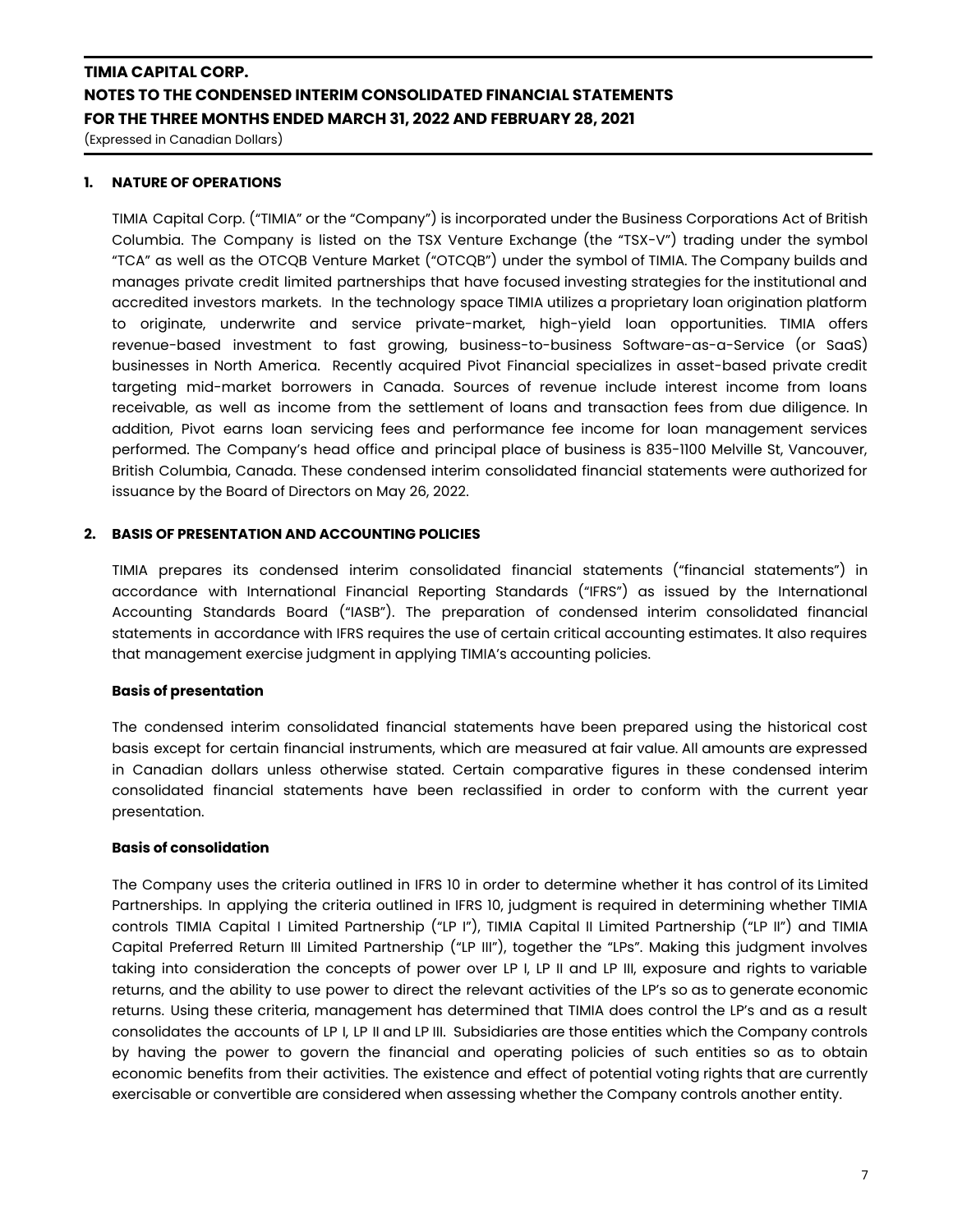(Expressed in Canadian Dollars)

### **2. BASIS OF PRESENTATION AND ACCOUNTING POLICIES (continued)**

### **Basis of consolidation (continued)**

Subsidiaries are fully consolidated from the date of acquisition, being the date on which the Company obtains control, and continue to be consolidated until the date that such control ceases. The financial statements of the subsidiaries are prepared for the same reporting period as the Company, using consistent accounting policies.

These condensed interim consolidated financial statements include the accounts of the Company and the following subsidiaries:

|                                                             |         | <b>Percentage Ownership of</b> |
|-------------------------------------------------------------|---------|--------------------------------|
| <b>Entity</b>                                               | Country | Parent                         |
| TIMIA Capital Corp.                                         | Canada  |                                |
| TIMIA Capital GP Inc.                                       | Canada  | 100%                           |
| <b>TIMIA Capital I Limited Partnership</b>                  | Canada  | 12.39%                         |
| TIMIA Capital II Limited Partnership                        | Canada  | 5.02%                          |
| TIMIA Capital III Preferred Return Fund Limited Partnership | Canada  | 21.50%                         |
| TIMIA Capital III Preferred Return Fund                     | Canada  | 0%                             |
| TIMIA Capital II GP Inc.                                    | Canada  | 100%                           |
| TIMIA Capital III GP Inc.                                   | Canada  | 100%                           |
| TIMIA Capital Holdings Limited Partnership                  | Canada  | 100%                           |
| <b>PIVOT Financial Services Inc.</b>                        | Canada  | 100%                           |
| <b>PIVOT Financial I Limited Partnership</b>                | Canada  | 100%                           |
| 2862454 Ontario Inc.                                        | Canada  | 100%                           |

All significant intercompany balances and transactions have been eliminated on consolidation.

#### **Significant accounting judgements and estimates**

The preparation of the condensed interim consolidated financial statements in conformity with IFRS requires management to make judgments, estimates and assumptions that affect the reported amounts of assets, liabilities and contingent liabilities at the date of the condensed interim consolidated financial statements and reported amounts of revenues and expenses during the reporting period.

Estimates and assumptions are continuously evaluated and are based on management's experience and other factors, including expectations of future events that are believed to be reasonable under the circumstances. However, actual outcomes can differ from these estimates. Loans receivable are reviewed on a quarterly basis as to their collectability and an appropriate impairment charge is provided where considered necessary. The Company estimates an expected credit loss on a quarterly basis by reviewing the underlying loan portfolio. The allowance represents the Company's estimate of the expected credit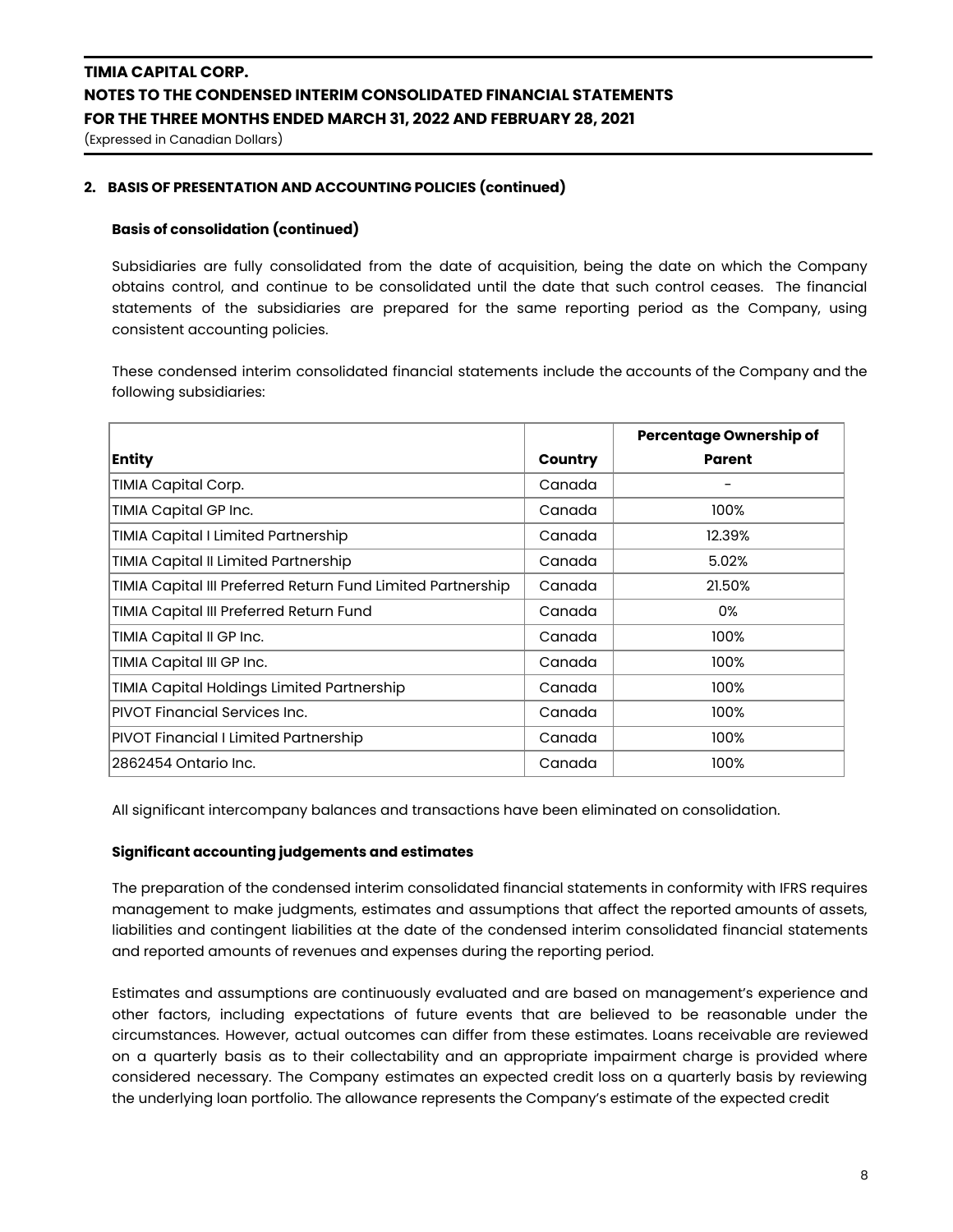(Expressed in Canadian Dollars)

### **2. BASIS OF PRESENTATION AND ACCOUNTING POLICIES (continued)**

### **Basis of consolidation (continued)**

losses inherent in the loan portfolio, net of the future income stream belonging to the holders of the co-investment agreements. In addition, the Company also completes a loan specific analysis to assess whether there are indications of impairment. The Company reviews a variety of factors such as maintenance of loan repayments in accordance with the contractual obligations, general economic conditions, the underlying stability of the company to which the loan was granted and has periodic discussions with the management of each company. The Company then makes an assessment using this information on whether or not the loan is impaired.

Changes in these estimates and assessments may have a material impact on these condensed interim consolidated financial statements. The information about other significant areas of estimation uncertainty considered by management in preparing the condensed interim consolidated financial statements is:

- Variables used in determining expected credit losses;
- Fair value of equity investments not quoted in an active market;
- Measurement of equity and liability components of convertible debentures;
- Recognition of deferred tax assets;
- Estimated fair values of share-based payments awards;
- Fair value of identifiable assets acquired and liabilities assumed in business combination.

The information about significant areas of judgment considered by management in preparing the condensed interim consolidated financial statements are:

- Determination of control of entities, giving rise to the consolidation thereof; and
- Indicators of impairment of financial instruments, intangible assets and goodwill.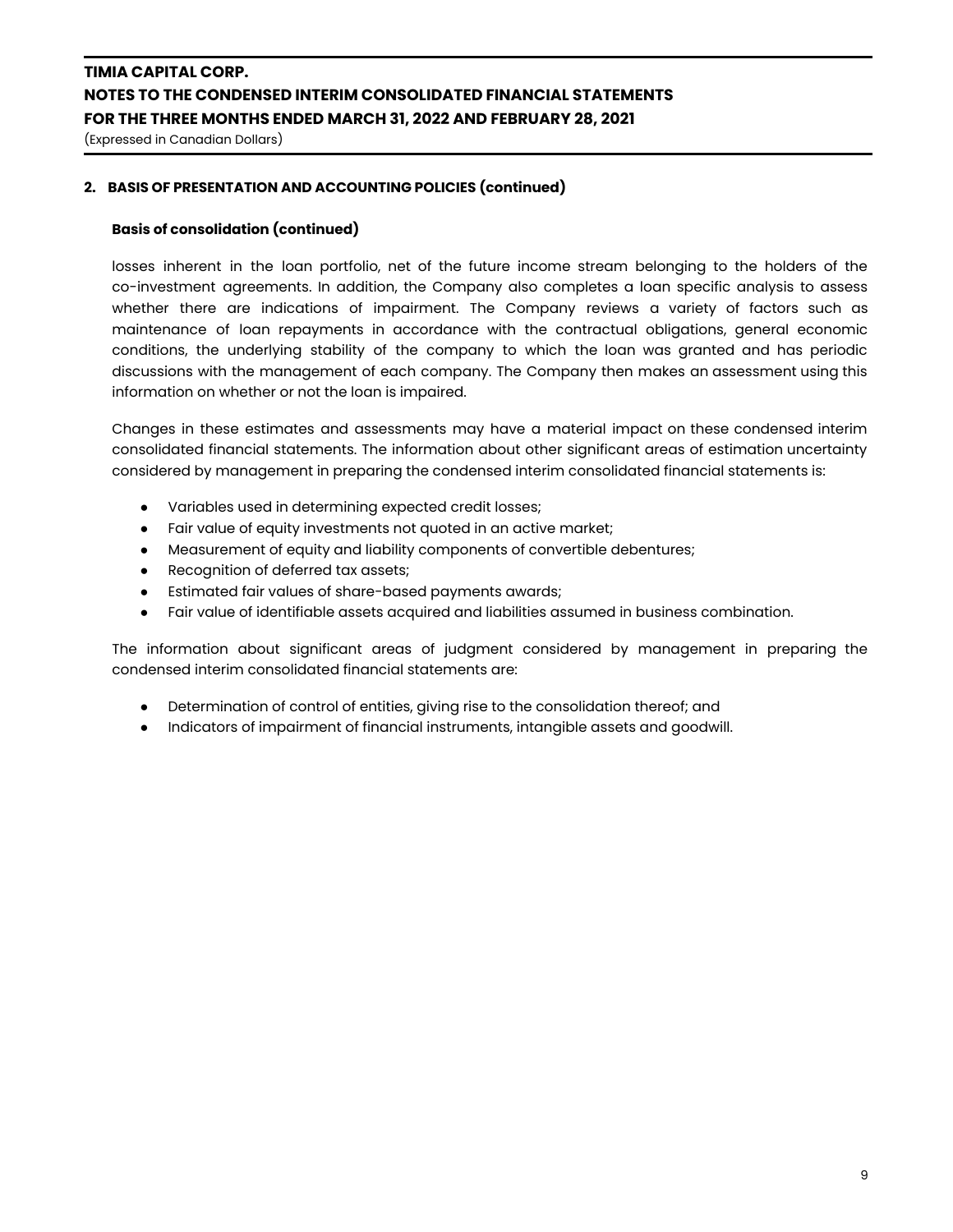(Expressed in Canadian Dollars)

### **3. LOAN RECEIVABLE**

The Company makes loans through two operating divisions: TIMIA Capital which offers revenue-based investment to fast growing, business-to-business Software-as-a-Service (or SaaS) businesses in North America, and Pivot Financial which specializes in asset-based private credit targeting mid-market borrowers in Canada. The term of loans receivable range from on demand to six years.

|                                                          | March 31, 2022 | <b>December 31, 2021</b> |
|----------------------------------------------------------|----------------|--------------------------|
| Opening balance                                          | 106,916,931    | 27,614,080               |
| Loans acquired in Pivot acquisition                      |                | 66,303,932               |
| Advances on loans receivable                             | 41,287,815     | 60,491,923               |
| Interest revenue                                         | 3,533,583      | 7,649,247                |
| Interest and principal payments                          | (33, 493, 923) | (39,625,310)             |
| Settlement of investments                                | (3,999,630)    | (15, 354, 934)           |
| Foreign exchange                                         | (671, 918)     | (162,007)                |
| Closing balance                                          | 113,572,858    | 106,916,931              |
| Less: current portion                                    | (73, 293, 286) | (70, 481, 905)           |
| Non-current portion                                      | 40,279,572     | 36,435,026               |
| ECL (loan loss) provision, opening balance               | (799, 130)     | (366, 783)               |
| ECL (loan loss) provision, acquired in Pivot acquisition |                | (376, 307)               |
| Add: ECL provision for outstanding loans (1)             | 196,337        | (57,084)                 |
| Add: Fx translation adjustment                           | 2,732          | 1,044                    |
| ECL (loan loss) provision, closing balance               | (600, 061)     | (799, 130)               |
| Loans receivable, non-current portion                    | 40,279,572     | 36,435,026               |
| ECL (loan loss) provision, closing balance               | (600,061)      | (799,130)                |
| Loans receivable, net of ECL, non-current portion        | 39,679,511     | 35,635,896               |

Details of the expected credit loss model can be found in Note 18 under the heading *Expected Credit Loss Measurement*.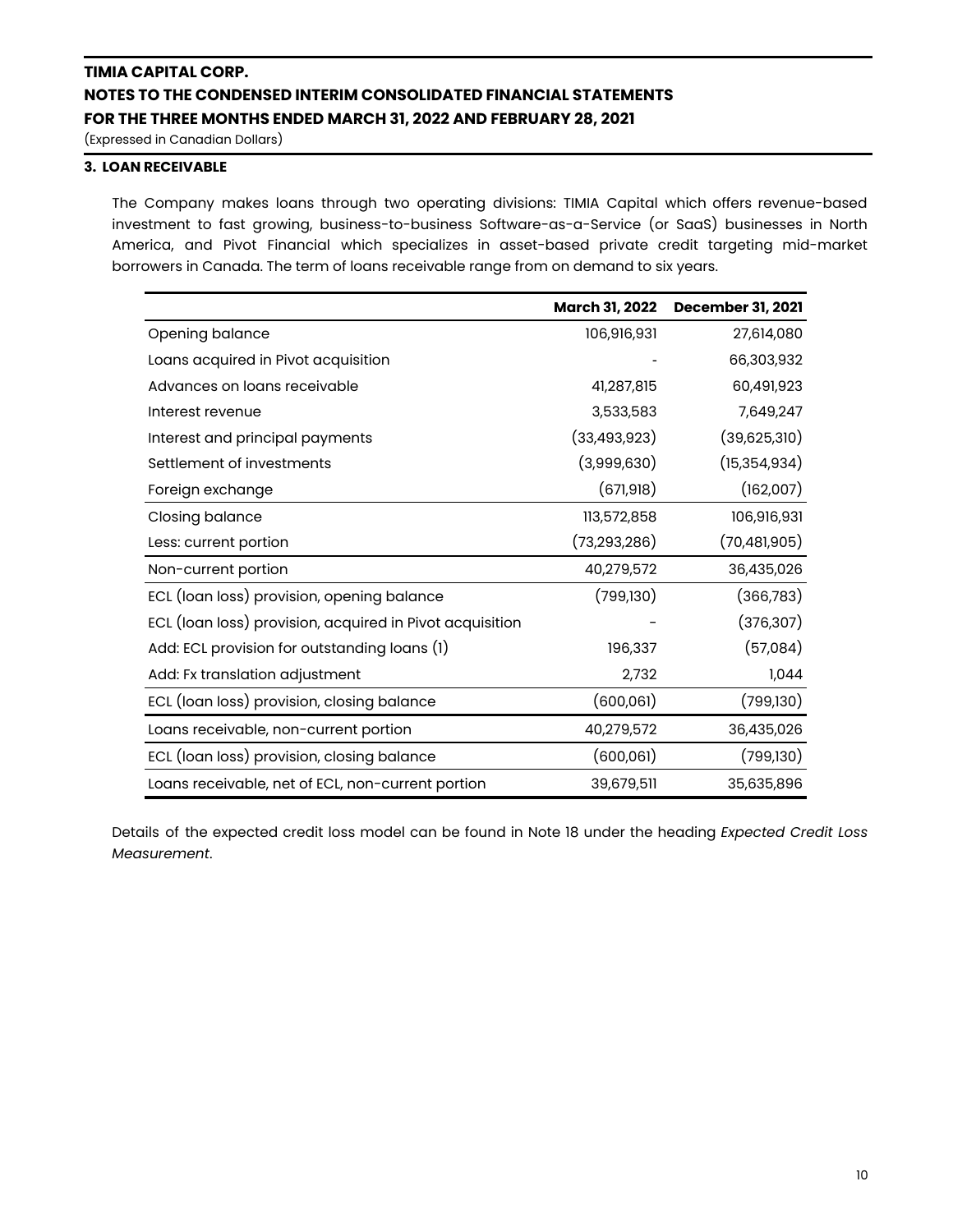(Expressed in Canadian Dollars)

## **3. LOAN RECEIVABLE (continued)**

The expected credit loss provision for the period from January 1, 2022 to March 31, 2022 is calculated as follows:

|                                                             | Stage 1               | Stage 2        | Stage 3   | <b>Total</b>   |
|-------------------------------------------------------------|-----------------------|----------------|-----------|----------------|
| Opening amortized loan balance                              | \$<br>104,470,715 \$  | 2,446,216 \$   | \$<br>$-$ | 106,916,931    |
| Loans acquired in Pivot acquisition                         |                       |                |           |                |
| Advances on loans receivable                                | 41,287,815            |                |           | 41,287,815     |
| Interest revenue, net of interest and principal<br>payments | (29,960,101)          | (239)          |           | (29,960,340)   |
| Foreign exchange                                            | (662,905)             | (9,013)        |           | (671, 918)     |
| Loans receivable moved to stage 1                           |                       |                |           |                |
| Loans receivable moved to stage 2                           |                       |                |           |                |
| Loans receivable moved to stage 3                           |                       |                |           |                |
| Settlement of investments                                   | (3,999,630)           |                |           | (3,999,630)    |
| <b>Closing balance</b>                                      | 111,135,894           | 2,436,964      |           | 113,572,858    |
| Less: current portion                                       | (73, 238, 359)        | (54, 927)      |           | (73, 293, 286) |
| Closing balance, non-current portion                        | \$<br>37,897,535 \$   | 2,382,037 \$   | - \$      | 40,279,572     |
|                                                             |                       |                |           |                |
| Expected Credit Loss, opening balance                       | \$<br>$(306, 400)$ \$ | $(492,730)$ \$ | \$        | (799, 130)     |
| ECL (loan loss) provision, acquired in Pivot                |                       |                |           |                |
| acquisition                                                 |                       |                |           |                |
| Add: ECL for outstanding loans                              | (37, 249)             | 233,586        |           | 196,337        |
| Foreign exchange translation adjustment                     | 2,732                 |                |           | 2,732          |
| <b>Expected Credit Loss, closing balance</b>                | \$<br>$(340, 917)$ \$ | $(259,144)$ \$ | $-$ \$    | (600,061)      |
|                                                             |                       |                |           |                |
| Loans receivable, non-current portion                       | \$<br>37,897,535 \$   | 2,382,037 \$   | \$        | 40,279,572     |
| ECL provision, closing balance                              | (340, 917)            | (259, 144)     |           | (600,061)      |
| Loans receivable, net of ECL, non-current portion           | \$<br>37,556,618 \$   | 2,122,893 \$   | $-$ \$    | 39,679,511     |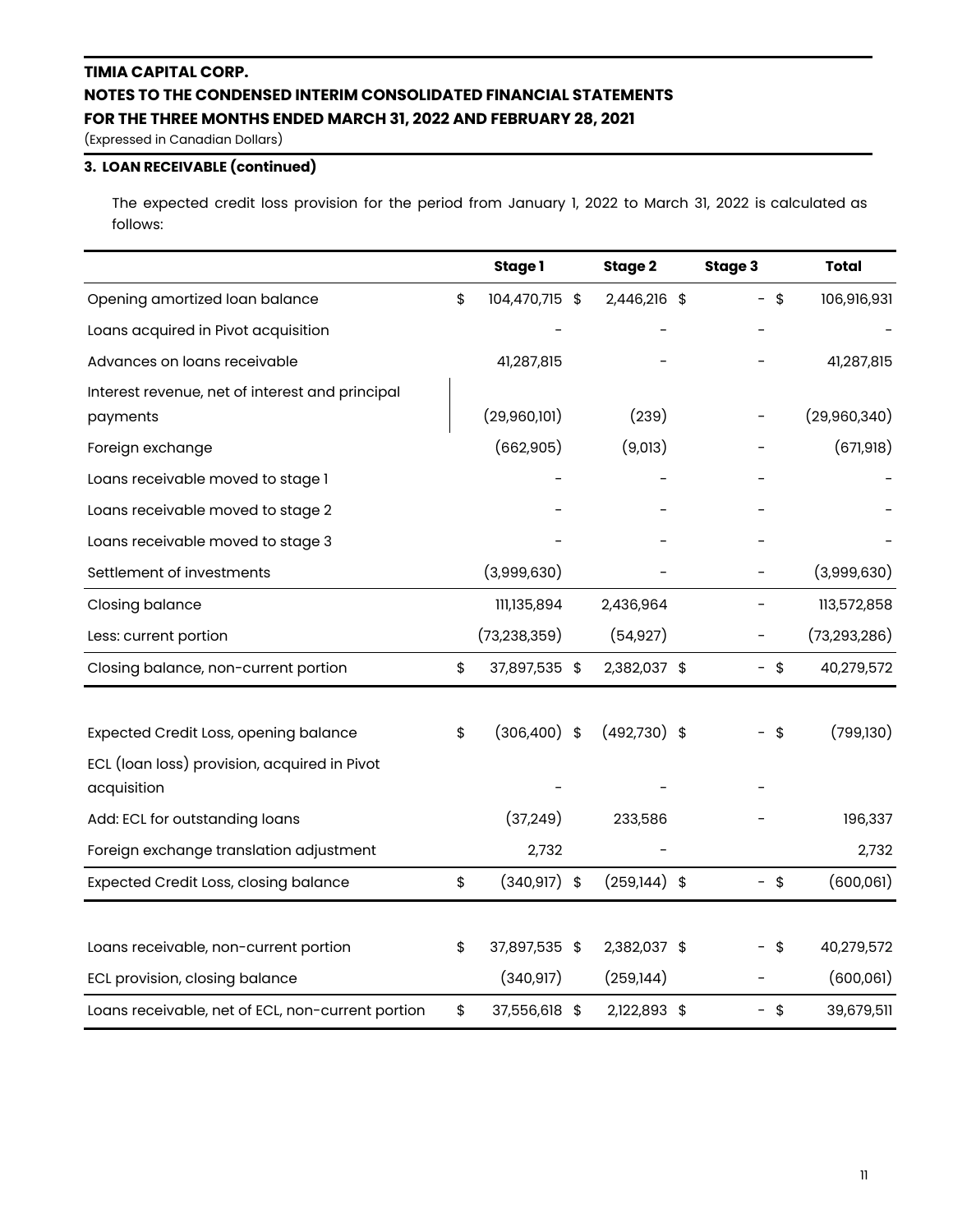(Expressed in Canadian Dollars)

### **3. LOANS RECEIVABLE (continued)**

The expected credit loss provision for the period from December 1, 2020 to December 31, 2021 is calculated as follows:

|                                                                                       | Stage 1               | Stage 2         | Stage 3 | <b>Total</b>   |
|---------------------------------------------------------------------------------------|-----------------------|-----------------|---------|----------------|
| Opening amortized loan balance                                                        | \$<br>26,831,100 \$   | 782,980 \$      | - \$    | 27,614,080     |
| Loans acquired in Pivot Acquisition                                                   | 64,852,892            | 1,451,040       |         | 66,303,932     |
| Advances on loans receivable                                                          | 60,491,923            |                 |         | 60,491,923     |
| Interest revenue, net of interest and principal<br>payments                           | (31,928,729)          | (47, 334)       |         | (31, 976, 063) |
| Foreign exchange                                                                      | (144, 448)            | (17,559)        |         | (162,007)      |
| Loans receivable moved to stage 1                                                     |                       |                 |         |                |
| Loans receivable moved to stage 2                                                     | (277,089)             | 277,089         |         |                |
| Loans receivable moved to stage 3                                                     |                       |                 |         |                |
| Provisions for expected default                                                       |                       |                 |         |                |
| Settlement of investments                                                             | (15, 354, 934)        |                 |         | (15, 354, 934) |
| <b>Closing Balance</b>                                                                | 104,470,715           | 2,446,216       |         | 106,916,931    |
| Less: current portion                                                                 | (68,700,565)          | (1,781,340)     |         | (70, 481, 905) |
| Closing balance, non-current portion                                                  | \$<br>35,770,150 \$   | 664,876 \$      | - \$    | 36,435,026     |
| Expected Credit Loss, opening balance<br>ELC (loan loss) provision, acquired in Pivot | \$<br>$(225, 846)$ \$ | $(140, 937)$ \$ | -\$     | (366, 783)     |
| acquisition                                                                           | (115, 120)            | (261,187)       |         | (376, 307)     |
| Add: ECL for outstanding loans                                                        | 33,522                | (90,606)        |         | (57,804)       |
| Foreign exchange translation adjustment                                               | 1,044                 |                 |         | 1,044          |
| <b>Expected Credit Loss, closing balance</b>                                          | \$<br>$(306, 400)$ \$ | $(492,730)$ \$  | $-$ \$  | (799, 130)     |
| Loans receivable, non-current portion                                                 | \$<br>35,770,150 \$   | 664,876 \$      | - \$    | 36,435,026     |
| ECL provision, closing balance                                                        | (306, 400)            | (492,730)       |         | (799, 130)     |
| Loans receivable, net of ECL, non-current portion                                     | \$<br>35,463,750 \$   | 172,146 \$      | $-$ \$  | 35,635,896     |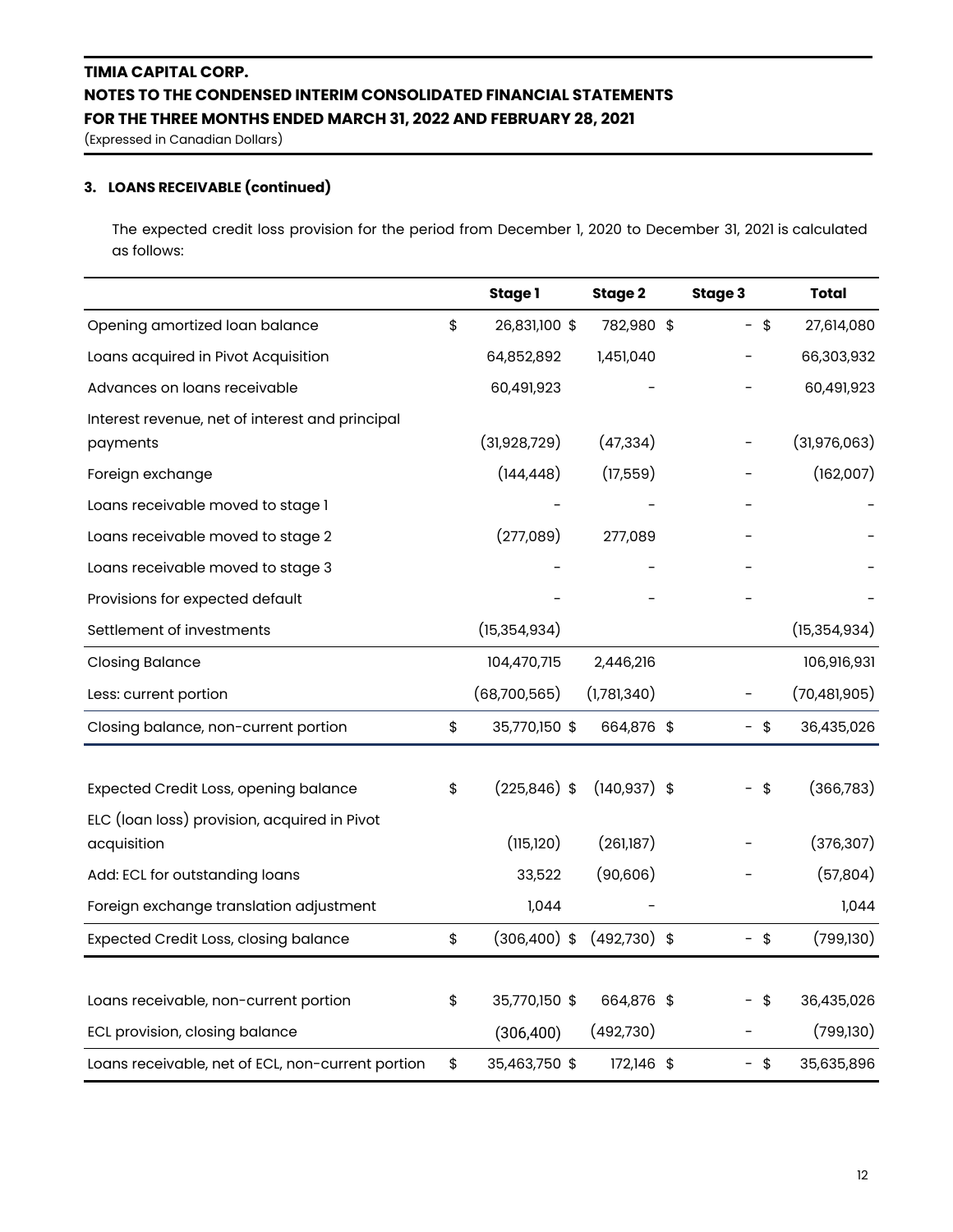(Expressed in Canadian Dollars)

### **3. LOANS RECEIVABLE (continued)**

*Loans receivable by type*

The Company provides three main types of loan facilities.

- TIMIA offers **Interest Only Loans** that are designed for borrowers that anticipate achieving a financing milestone in the relatively near future. Typically, two to three years in length, these facilities require the borrower to pay approximately two thirds of the interest monthly. The remainder of the interest is accrued over the term of the loan and is due and payable at the end of the term.
- **●** TIMIA offers **Amortized Loans** which are a type of growth capital provided to a company in which the timing of loan payments are tied to the forecast revenue of the company. Any unamortized amounts are due and payable at the end of the term.
- Pivot Financial provides **Term Loan** and **Factored Facilities** that are asset-based loans with fixed or determinable payments. Factored facilities earn administration fees up to 1.5% and are purchased with recourse. Term loans have generally fixed interest rates ranging from 9.5% - 15%, secured and range in maturity generally are due on demand or in a period less than one year.

|                             | At March 31, 2022 | At December 31, 2021 |
|-----------------------------|-------------------|----------------------|
|                             | Carrying          | Carrying             |
|                             | Value             | Value                |
| Interest Only Loans (TIMIA) | 14,430,915        | 17,447,964           |
| Amortized Loans (TIMIA)     | 27,879,583        | 20,905,388           |
| Term Loans (Pivot)          | 66,727,135        | 63,455,852           |
| Factored Facilities (Pivot) | 3,935,164         | 4,308,597            |
| <b>Total</b>                | \$112,972,797     | \$106,117,801        |

The following table presents a breakdown of the loan portfolio by type of loan.

*Loans receivable by geography*

The Company advances loans in Canada and the United States of America. The following table presents a breakdown of the loan portfolio by geography, denominated in Canadian dollars. At year-end, restricted cash relates to cash held on behalf of a portfolio company.

|                          | At March 31, 2022 | At December 31, 2021 |
|--------------------------|-------------------|----------------------|
| Canada                   | \$78,771,776      | \$74,781,519         |
| United States of America | \$34,201,021      | 31,336,282           |
| Total                    | \$112,972,797     | \$106,117,801        |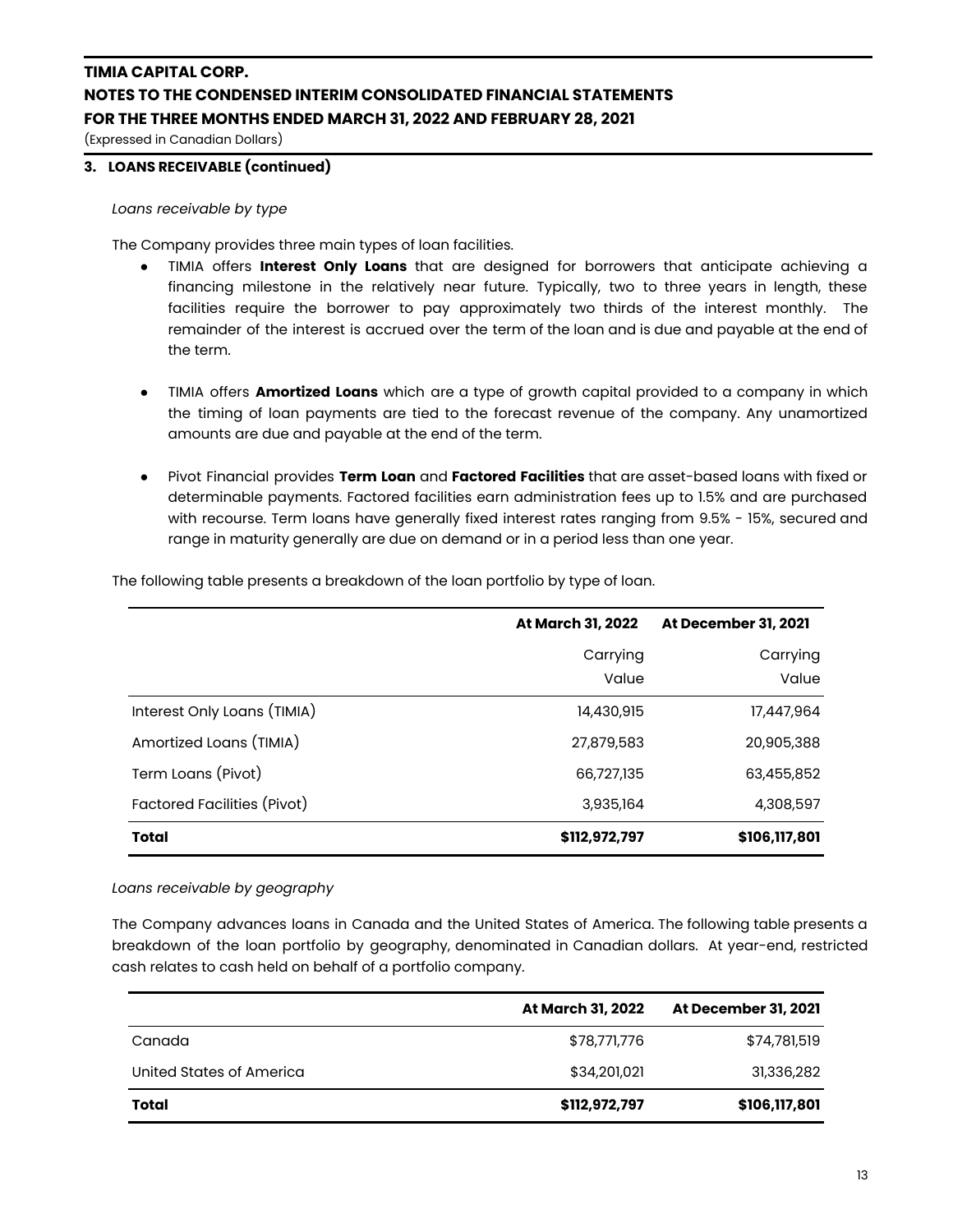(Expressed in Canadian Dollars)

### **4. EQUITY INVESTMENTS**

As at March 31, 2022 and December 31, 2021, the Company held the following equity investments:

|                        | <b>Common</b> |            | <b>March 31, 2022</b> | <b>December 31, 2021</b> |
|------------------------|---------------|------------|-----------------------|--------------------------|
| <b>Investees</b>       | <b>Shares</b> | Cost       | <b>Fair Value</b>     | <b>Fair Value</b>        |
| Moj.io Inc.            | 427,998 \$    | 43 \$      | 462,300               | 462,300                  |
| Lambda Solutions Inc.  | 185,000       | 46,538     | 77,700                | 77,700                   |
| CamDo Solutions Inc.   | 1,062,500     | 25,100     | 425,100               | 425,100                  |
| Greenspace Brands Inc. | 1,428,572     | 100,000    | 85,715                | 85,715                   |
| AvenueHQ               | 50,000        | 282,803    | 282,803               | 282,803                  |
|                        | \$            | 454,484 \$ | 1,333,618             | 1,333,618                |

### **5. RIGHT-OF-USE ASSET AND LEASE LIABILITY**

In May 2021, the Company's head office relocated and entered into a lease agreement for office space in Vancouver for a monthly lease payment of \$6,721 with a term of three years. There is no extension contemplated in the lease agreement. Under IFRS 16, the Company recognizes lease liabilities measured at the present value of the remaining lease payments, discounted using the Company's incremental borrowing rates. The rate applied to the lease liabilities on May 1, 2021 was 8%. The details of the right-of-use assets and lease liabilities recognized as at March 31, 2022 are as follows:

### **Right-of-use asset**

|                                 | <b>March 31, 2022</b> | <b>December 31, 2021</b> |
|---------------------------------|-----------------------|--------------------------|
| <b>Beginning balance</b>        | \$<br>202,655 \$      | 26,565                   |
| Present value of lease payments |                       | 230,132                  |
| Amortization                    | (20, 266)             | (54,042)                 |
| <b>Ending balance</b>           | 182,389 \$            | 202,655                  |

#### **Lease liability**

|                                 |    | <b>March 31, 2022</b> | <b>December 31, 2021</b> |
|---------------------------------|----|-----------------------|--------------------------|
| <b>Beginning balance</b>        | \$ | 218,618 \$            | 29,430                   |
| Present value of lease payments |    |                       | 227,266                  |
| Accrued interest                |    | 4,230                 | 13,153                   |
| Cash payment                    |    | (25,615)              | (51,231)                 |
| <b>Ending balance</b>           | S  | 197,233 \$            | 218,618                  |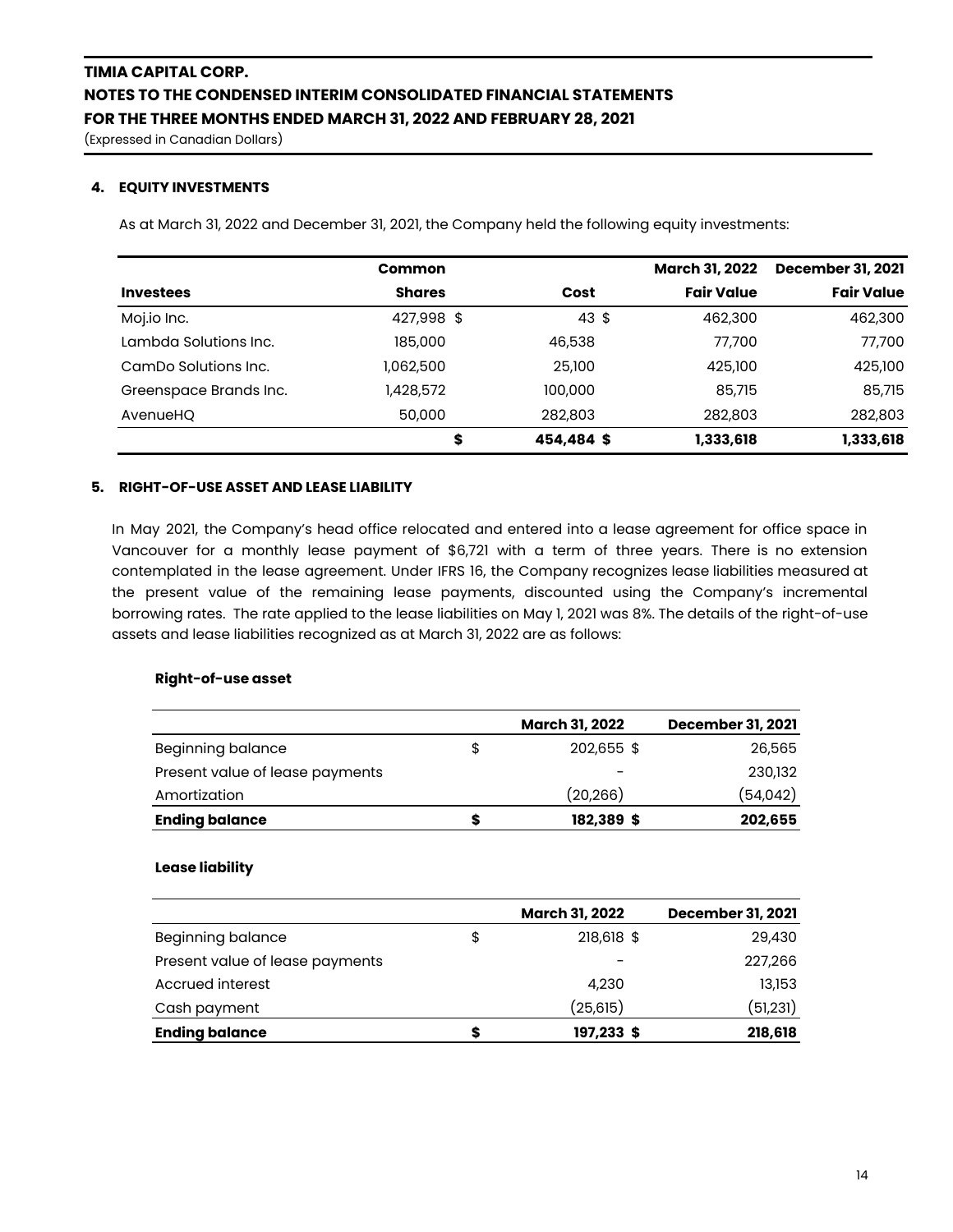(Expressed in Canadian Dollars)

### **6. INTANGIBLE ASSETS AND GOODWILL**

Intangible assets consist of a customer relationship and service contract acquired through the Company's business acquisition of Pivot. Identifiable intangible assets acquired by TIMIA includes the contract to provide sub-adviser services to a third party fund. The contract has a limited life and the intangible asset is amortized on a straight-line basis over the useful life, estimated to be approximately seven years from acquisition. In addition, a customer relationship was acquired. This relationship is amortized on a straight-line basis over the useful life, estimated to be approximately five years.

Goodwill was acquired as part of the Pivot acquisition and is tested for impairment on an annual basis.

|                                     | <b>Service</b> | Customer      |           |
|-------------------------------------|----------------|---------------|-----------|
|                                     | contract       | relationship  | Goodwill  |
| Beginning balance - January 1, 2022 | 2,485,400      | \$<br>520,000 | 3,533,801 |
| Less: amortization                  | (86, 884)      | (54,764)      |           |
| Ending balance - March 31, 2022     | 2,398,516      | \$<br>465,236 | 3,533,801 |

|                                                  | <b>Intangible assets</b> |                |    |                 |           |
|--------------------------------------------------|--------------------------|----------------|----|-----------------|-----------|
|                                                  |                          | <b>Service</b> |    | <b>Customer</b> |           |
|                                                  |                          | contract       |    | relationship    | Goodwill  |
| Beginning balance - December 1, 2020             | \$                       | $\sim$ $-$     | \$ |                 |           |
| Additions through business acquisition (see Note |                          |                |    |                 |           |
| 3)                                               |                          | 2,584,000      |    | 520,000         | 3,533,801 |
| Less: amortization                               |                          | (98,600)       |    |                 |           |
| Ending balance - December 31, 2021               | S                        | 2,485,400      | \$ | 520,000         | 3,533,801 |

### **7. COMMITMENTS AND CONTINGENCIES**

The Company has provided guarantees and limited recourse guarantees to certain lenders with respect to loan payable agreements in place. These arrangements were acquired as part of the Pivot acquisition. Recourse is limited to the lender's right, title and interest in collateral under the loan agreement, such as cash and other assets defined.

### **8. DEBENTURES**

During fiscal 2018 and 2019 the Company issued Series E debentures for a total of \$1,320,000 with warrants. This private placement which was priced at \$100 per unit resulted in a total issuance of 13,200 debentures and 440,000 warrants. The debentures bear an interest rate of 12% per annum, payable quarterly in arrears, have a term of five years from November 30, 2018 and are secured against the assets of the Company. The warrants are exercisable for five years from November 30, 2018, at a price of \$0.30 per share. A total commission of \$28,700 and 95,666 broker warrants, exercisable at \$0.30 with a two-year term, were paid as part of this transaction.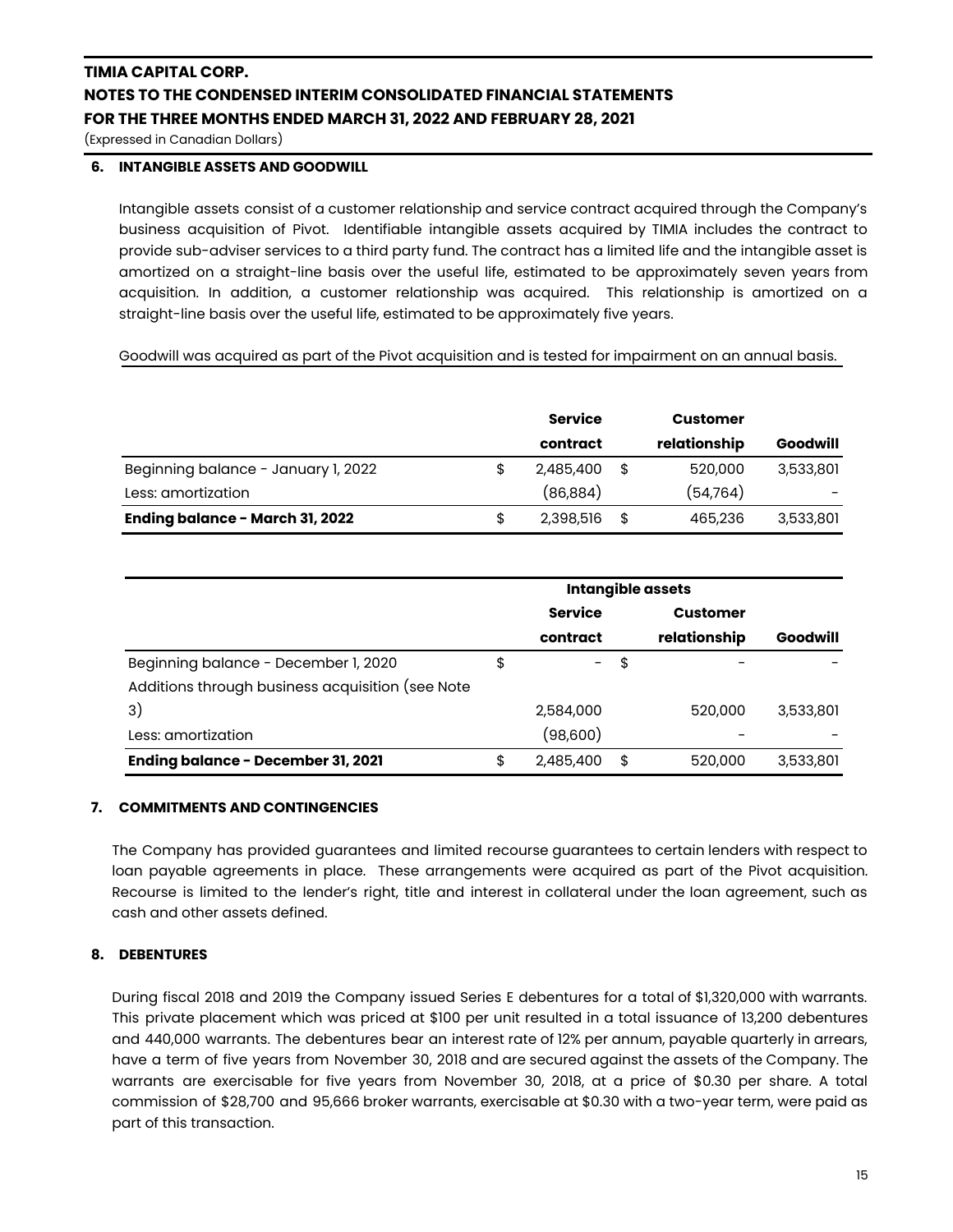(Expressed in Canadian Dollars)

### **8. DEBENTURES (continued)**

On March 31, 2022, the Company repaid all issued and outstanding Series E debentures ahead of the scheduled maturity date. Total repayment amount including principal and interest was \$1,103,864. A loss on settlement of debentures of \$21,297 (2021 - \$26,674) was recorded in the consolidated statement of net income (loss). Warrants associated with these debentures expire on May 31, 2022.

|                                                      | 2021                           |    | 2021      |
|------------------------------------------------------|--------------------------------|----|-----------|
| Series D debentures                                  | \$<br>$\sim$ $-$               | \$ |           |
| Series E debentures                                  | $\overline{\phantom{0}}$       |    | 1,225,455 |
| <b>Total Debentures</b>                              | \$<br>$\sim$                   | S  | 1,225,455 |
| Less: current portion                                | $\overline{\phantom{0}}$       |    | (19,558)  |
| Debentures balance - March 31, 2022 and December 31, |                                |    |           |
| 2021                                                 | \$<br>$\overline{\phantom{0}}$ |    | 1,205,897 |

### **9. CO-INVESTMENT OBLIGATIONS**

The Company entered into co-investment agreements that provide non-dilutive capital in exchange for the ability for qualified investors to participate directly in the Company's portfolio of investments ("Co-investors"). Under this model, Co-investors enter into an agreement that entitles them to receive a fixed percentage of all cash flow derived from a specified portfolio of investments. The co-investment agreements will terminate upon the discharge of all of the obligations of the respective parties that make up the underlying loans receivable portfolio. The actual amounts paid and timing of payments under the co-investment agreements depend on the performance of the underlying loans receivable. Total amounts owing at March 31, 2021 are recorded as Co-investment obligations on the consolidated statement of financial position.

### **10. FOREIGN CURRENCY FORWARD CONTRACT**

On April 16, 2020, the Company entered into a forward contract to secure access to US funds for a fixed foreign exchange rate. The Company uses foreign currency forward contracts to manage risk related to variable foreign exchange rates. Under the forward contract, the Company agreed to sell US\$2,500,000 for \$3,493,750 on April 29, 2021. In March 2021, the maturity date was extended to August 31, 2021. In August 2021 the maturity date was extended to December 31, 2021 and the settlement amount revised to \$3,460,000. In November 2021 the maturity date was extended to January 14, 2022.

On January 14, 2022, the forward contract matured and was net settled with the counterparty. The gross amount receivable was \$3,130,538 and a gain of \$30,716 was recognized in the period.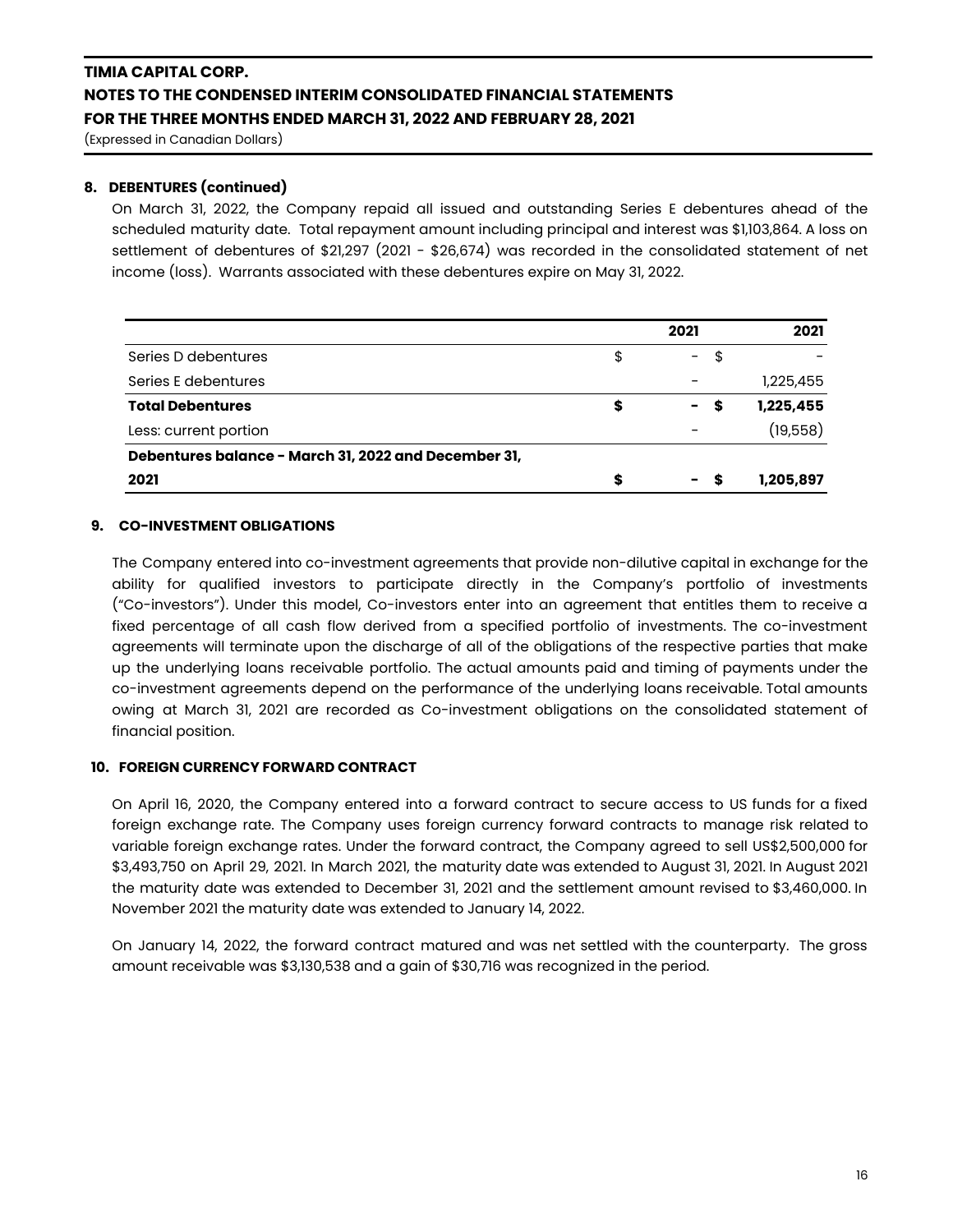(Expressed in Canadian Dollars)

### **11. REVOLVING CREDIT FACILITIES**

The amount that was available to be drawn under the Credit Facility was \$7,500,000 with a maturity of November 22, 2020 ("Maturity Date"). Subsequently, the maturity date was amended to January 15, 2022.

The principal drawn on the Credit Facility will bear an interest rate equal to the greater of a) prime plus 5.7%, or b) 10.5%. Amounts drawn in excess of 50% of assets held by this facility is subject to an interest rate of 15%. The standby fee on the undrawn balance is equal to 1% of the undrawn principal amount of the facility is payable monthly. A minimum usage fee is due if at any time the principal amount outstanding under the facility falls below \$3,500,000.

On January 17, 2022, the facility with accrued interest was repaid in the amount of \$4,508,423.

### **12. LOANS PAYABLE**

As part of the Pivot acquisition, the Company assumed a number of loans payable. Loans payable consists of the following as at March 31, 2022 and December 31, 2021:

|                       | <b>Interest Rate</b>     | <b>Security</b> | March 31, 2022 | <b>December 31, 2021</b> |
|-----------------------|--------------------------|-----------------|----------------|--------------------------|
| Loans payable         | 10%                      | Unsecured       | 1,340,000      | 1,340,000                |
| Loans payable         | 10.75%                   | Unsecured       | 5,500,000      | 5,500,000                |
| Loans payable         | 11%                      | Unsecured       | 9,329,181      | 11,120,891               |
|                       | Higher of prime + 5.3 or |                 |                |                          |
| Loans payable         | 9.25%                    | Unsecured       | 12,161,600     | 8,850,000                |
|                       | Higher of prime + 5.5 or |                 |                |                          |
| Loans payable         | 9.5%                     | Secured         | 47,000,000     | 41,000,000               |
| <b>Ending balance</b> |                          |                 | 75,330,781     | 67,810,891               |

For all loans payable, the initial term is set at one year. The lender has the option to extend while the Company has the option to repay at any time, therefore all loans payable are classified as current liabilities.

The secured loans payable is a revolving credit facility from a senior lender and has a combined authorized limit of \$60,000,000. The security on the secured loan payable to the lender is a general security agreement and directly related to a loan receivable from a related party. The agreement also includes covenants regarding reporting requirements, liens on account, distribution limitations and cash investment limits. The loan is designated as FVTPL to ensure measurement consistency with the credit risk associated with the related loan receivable that is security to the loan.

All loans include covenants which the Company is required to report on a regular basis. Covenants restrict total debt levels relative to permitted investments as well as total net debt relative to subordinated debt. The Company was in compliance with all covenants as at March 31, 2022.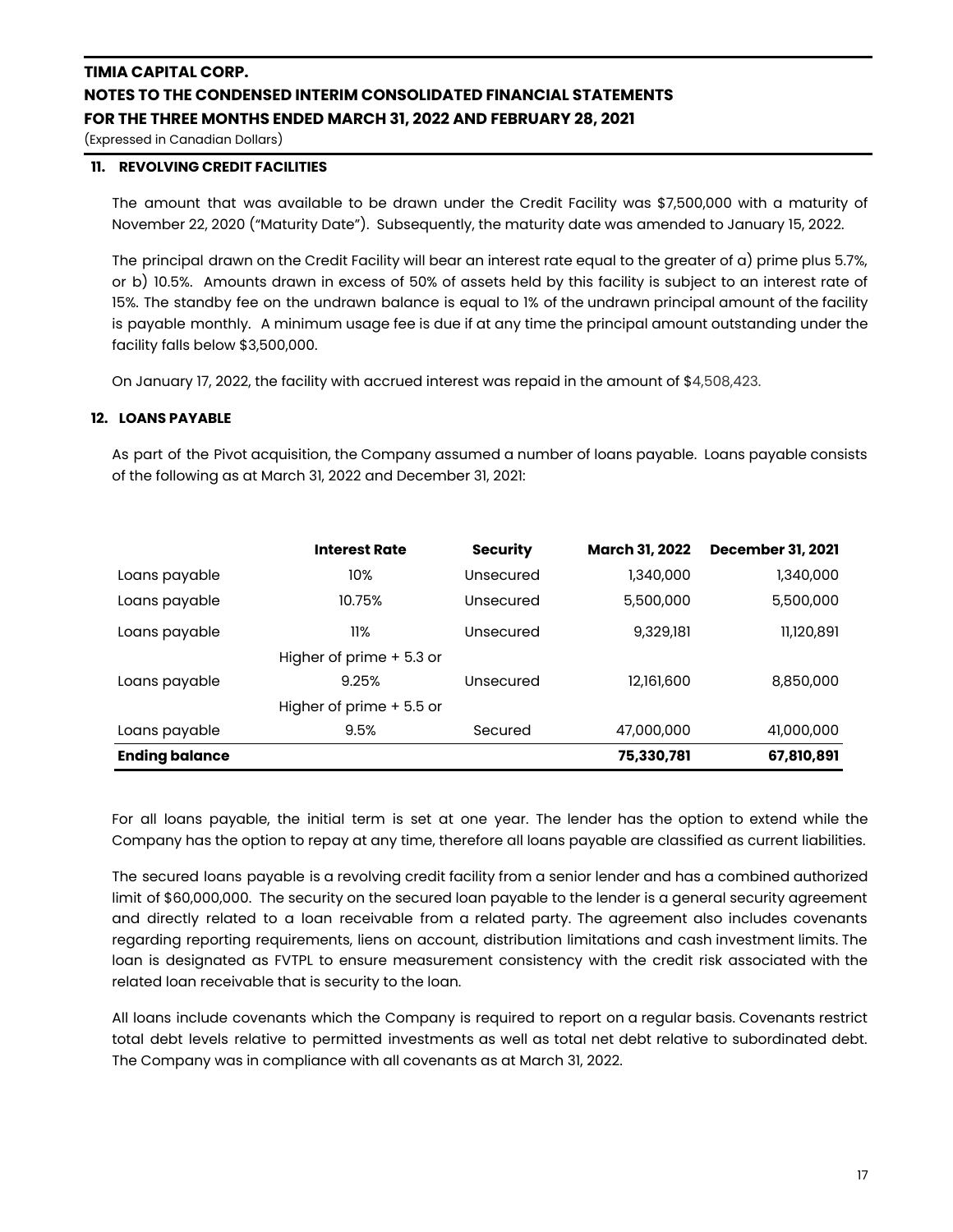(Expressed in Canadian Dollars)

### **13. SHARE CAPITAL**

#### *(a) Common shares:*

An unlimited number of common voting shares are authorized without par value. As of March 31, 2022 TIMIA has 59,582,007 common shares issued and outstanding. On January 5, 2022, the Company closed a private placement having raised an aggregate of \$2,188,750 and issued 6,253,571 units at a price of \$0.35 per unit. Each unit consists of one common share and one half of one common share purchase warrant. Each warrant entitles the holder to purchase one common share at a price of \$0.50 for a period of 24 months following the closing date.

### *(b) Preferred shares:*

As of March 31, 2022, TIMIA has 10,485,994 non-cumulative Series A Preferred shares issued and outstanding. Holders of Preferred shares will be entitled to receive fixed non-cumulative preferential cash dividends, if, as and when declared by the board of Directors of the Company at an annual rate equal to \$0.08 per Preferred share. Dividends, if declared, will be payable on the last day of December, March, June and September in each year, or if such day is not a business day, on the next business day, at a quarterly rate of \$0.02 per Preferred Share.

The Preferred Shares will rank senior to the Common shares of the Company with respect to declared but unpaid dividends. The Preferred Shares are retractable by the Corporation at any time on or after the date that is three years after the Closing Date. On or after the date that is three years after the closing date, the Company may, at its option, upon 10 days' prior written notice, retract all or any number of the Preferred shares. Upon notice of retraction by the Company, holders of the Preferred Shares may elect to receive either: (a) a cash payment equal to the offering price; or (b) one Common share in exchange for each one Preferred share, subject to adjustment. The Preferred shares do not have a fixed maturity date and are not redeemable at the option of the holders of Preferred shares. Holders of the Preferred shares may elect to convert the Preferred shares into Common shares on the basis of one Common share for each Preferred share held, subject to adjustment, at any time.

#### *(c) Dividends declared:*

On a quarterly basis the Company's Board of Directors declared and paid dividends on Series A Preferred shares as follows:

|                                  | <b>Dividend</b> |               |                             |
|----------------------------------|-----------------|---------------|-----------------------------|
| <b>Dividend declaration date</b> | payment date    | Dividend rate | <b>Total dividends paid</b> |
| March 9, 2021                    | March 31, 2022  | 0.0200        | \$<br>209,720               |
|                                  |                 |               | 209,720                     |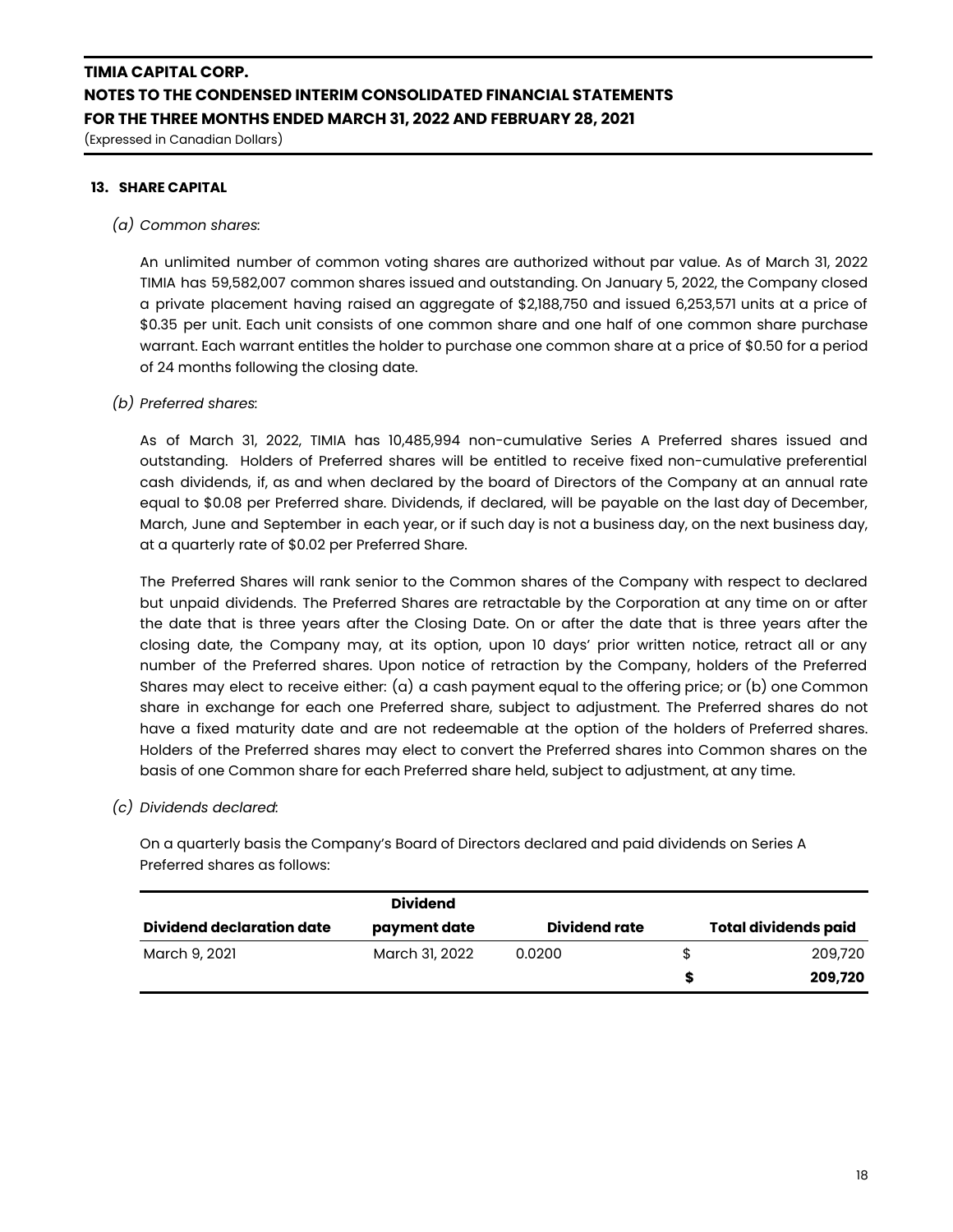(Expressed in Canadian Dollars)

### **13. SHARE CAPITAL (continued)**

### *(d) Stock options:*

The Company has adopted an incentive share option plan for granting options to directors, employees and consultants, under which the total outstanding options are limited to 8,000,000 Common Shares. Under the plan, the exercise price of an option shall not be less than the discounted market price at the time of granting, or as permitted by the policies of TSX-V. Options granted may not exceed a term of five years from the grant date. The vesting period for all other options will be determined by the Board of Directors at the time of each grant.

|                                   | <b>Number of Options</b> | <b>Weighted Average Exercise Price</b> |
|-----------------------------------|--------------------------|----------------------------------------|
| <b>Balance, November 30, 2020</b> | 4,075,000                | \$0.18                                 |
| <b>Issued</b>                     | 1,355,000                | 0.32                                   |
| Exercised                         | (600,000)                | 0.14                                   |
| <b>Balance, December 31, 2021</b> | 4,830,000                | \$0.22                                 |
| <b>Issued</b>                     | 700,000                  | 0.42                                   |
| Expired                           | (15, 854)                | 0.20                                   |
| Exercised                         | (194, 146)               | 0.19                                   |
| <b>Balance, March 31, 2021</b>    | 5,320,000                | \$0.25                                 |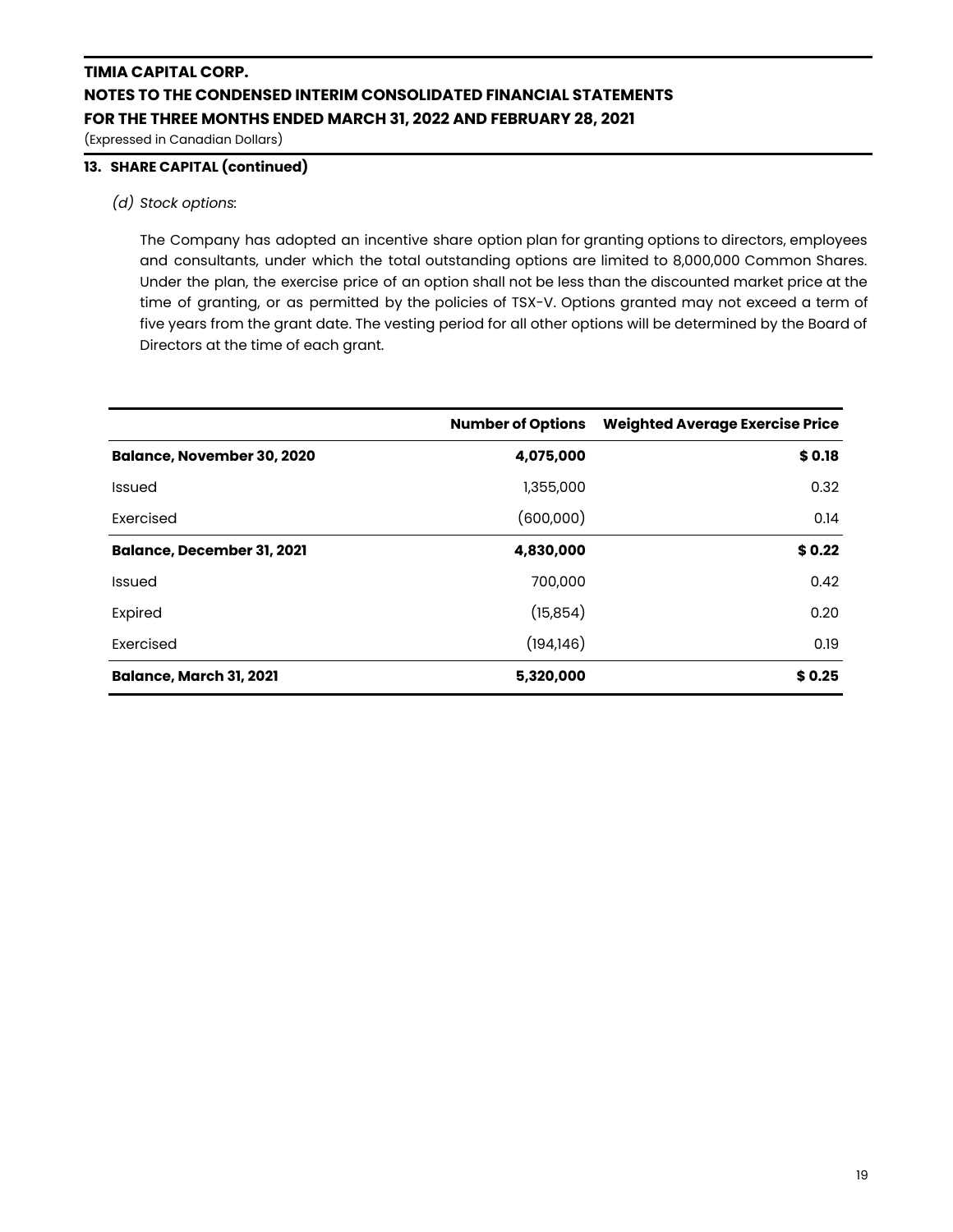(Expressed in Canadian Dollars)

### **13. SHARE CAPITAL (continued)**

### **Stock options (continued)**

Additional information regarding stock options outstanding as at March 31, 2022 is as follows:

|                       | Outstanding                        |                                                                         |                                                               | Exercisable                        |                                                               |
|-----------------------|------------------------------------|-------------------------------------------------------------------------|---------------------------------------------------------------|------------------------------------|---------------------------------------------------------------|
| <b>Exercise Price</b> | <b>Number of</b><br><b>Options</b> | <b>Weighted Average</b><br><b>Remaining Contractual</b><br>Life (years) | Weighted<br><b>Average</b><br><b>Exercise</b><br><b>Price</b> | <b>Number of</b><br><b>Options</b> | Weighted<br><b>Average</b><br><b>Exercise</b><br><b>Price</b> |
| 0.14                  | 480,000                            | 0.11                                                                    | 0.14                                                          | 480,000                            | 0.14                                                          |
| 0.17                  | 625,000                            | 1.11                                                                    | 0.17                                                          | 625,000                            | 0.17                                                          |
| 0.18                  | 75,000                             | 1.88                                                                    | 0.18                                                          | 75,000                             | 0.18                                                          |
| 0.19                  | 480,000                            | 3.81                                                                    | 0.19                                                          | 191,123                            | 0.19                                                          |
| 0.22                  | 870,000                            | 2.12                                                                    | 0.22                                                          | 854,292                            | 0.22                                                          |
| 0.20                  | 565,000                            | 2.94                                                                    | 0.20                                                          | 387,502                            | 0.20                                                          |
| 0.17                  | 600,000                            | 3.22                                                                    | 0.17                                                          | 600,000                            | 0.17                                                          |
| 0.17                  | 50,000                             | 3.23                                                                    | 0.17                                                          | 29,498                             | 0.17                                                          |
| 0.30                  | 275,000                            | 4.48                                                                    | 0.30                                                          | 47,831                             | 0.30                                                          |
| 0.44                  | 600,000                            | 4.58                                                                    | 0.44                                                          | 84,932                             | 0.44                                                          |
| 0.42                  | 700,000                            | 4.85                                                                    | 0.42                                                          | 37,219                             | 0.42                                                          |
|                       | 5,320,000                          | 2.95                                                                    | 0.25                                                          | 3,412,397                          | 0.19                                                          |

Option-pricing requires the use of highly subjective estimates and assumptions including the expected stock price volatility. The expected volatility used in valuing stock options is based on volatility observed in historical periods. Changes in the underlying assumptions can materially affect the fair value estimates. The fair value of the options re-priced and granted to officers, directors, consultants, and employees was calculated using the Black-Scholes Option Pricing Model with following weighted average assumptions and resulting grant date fair value:

|                                           | 2022   | 2021              |
|-------------------------------------------|--------|-------------------|
| Weighted average assumptions:             |        |                   |
| Risk-free interest rate                   | 0.41%  | $0.41\% - 1.42\%$ |
| Expected dividend yield                   |        |                   |
| Expected option life (years)              | 5      | 5                 |
| Expected stock price volatility           | 83%    | 89%               |
| Weighted average fair value at grant date | \$0.42 | \$0.32            |
| <b>Expected forfeiture rate</b>           | -      |                   |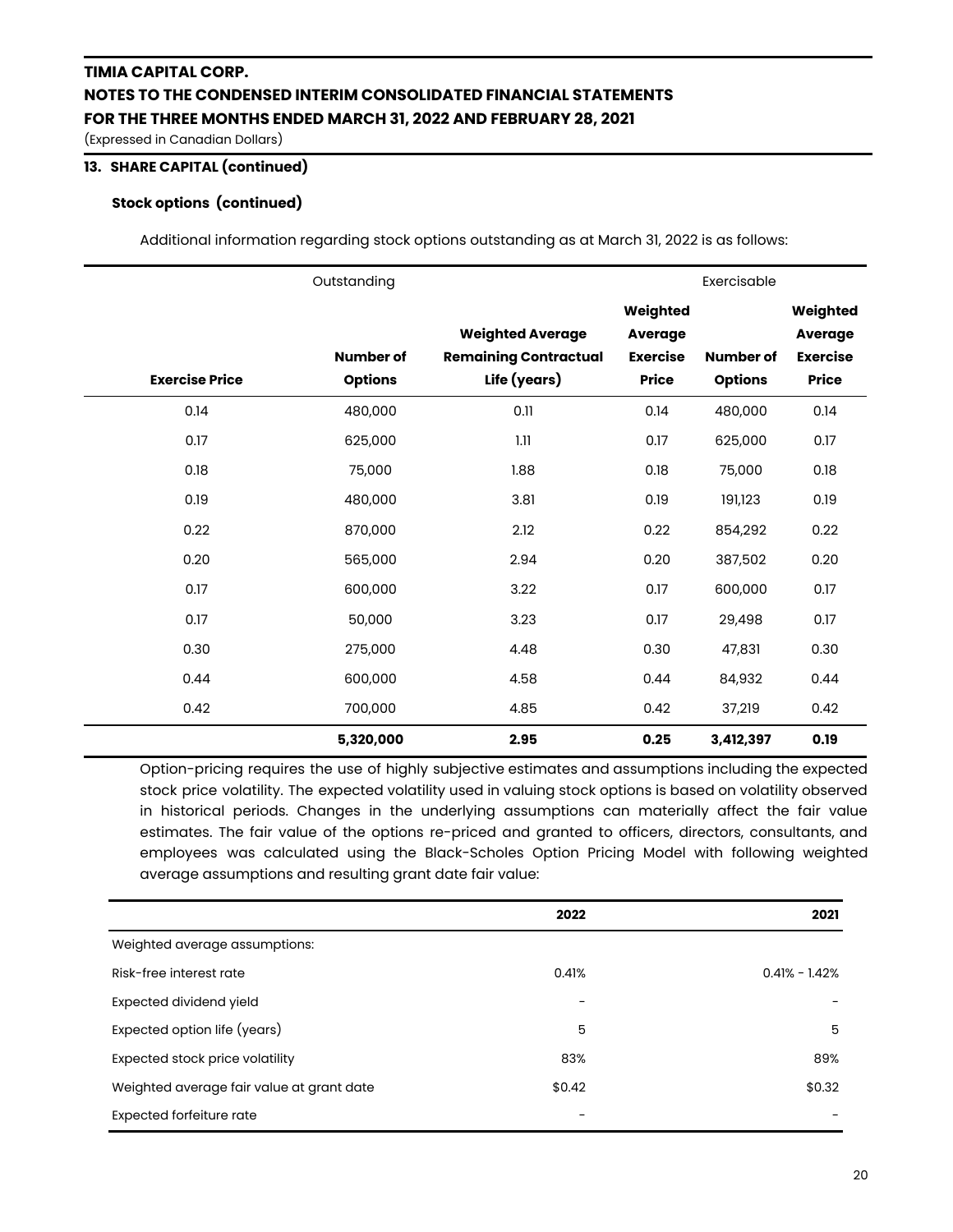(Expressed in Canadian Dollars)

### **13. SHARE CAPITAL (continued)**

### (e) *Normal Course Issuer Bid*

On February 24, 2021, the TSXV approved and the Company announced its intention to commence a normal course issuer bid (NCIB) to repurchase the Company's common shares. Under the NCIB the Company may purchase for cancellation up to 3,313,699 common shares over a 12-month period ending February 28, 2022. Transactions were executed from time to time in the open market in accordance with the rules and policies of the TSXV. Purchase and payment for the shares made by the Company were made in accordance with the rules of the TSXV and the price that the Company paid for any shares acquired by it at the market price of the shares at the time of acquisition. The Company entered into a share purchase plan with a broker in order to facilitate the repurchase of its shares under the NCIB which covers the period from March 1, 2021 to February 28, 2022. Under the Plan, the Company's broker was able to repurchase common shares under the NCIB. Purchases were made by TIMIA's broker based upon the parameters prescribed by the TSX and the terms of the plan.

During the 3 months ended March 31, 2022, the Company canceled 35,500 shares previously repurchased under the 2021 NCIB.

|                            | Number of Warrants | Weighted Average<br>Exercise Price |
|----------------------------|--------------------|------------------------------------|
| Balance, November 30, 2020 | 6,550,239          | \$<br>0.30                         |
| Exercised                  | (1,202,596)        | 0.20                               |
| Expired                    | (4,915,976)        | $-0.20$                            |
| Balance, December 31, 2021 | 431,667            | \$<br>0.22                         |
| Granted                    | 2,511,681          | 0.50                               |
| Exercised                  | (128, 329)         | 0.30                               |
| Balance, March 31, 2022    | 2,815,019          | \$<br>0.48                         |

(f) Warrants:

Additional information regarding warrants outstanding and exercisable as at March 31, 2022 is as follows:

|                |           | Weighted Average           |                       |
|----------------|-----------|----------------------------|-----------------------|
|                | Number of | Remaining Contractual Life | Weighted Average      |
| Exercise Price | Warrants  | (years)                    | <b>Exercise Price</b> |
| \$0.30         | 130,004   | 1.67                       | 0.30                  |
| 0.30           | 173,334   | 1.92                       | 0.30                  |
| 0.50           | 2,511,681 | 1.77                       | 0.50                  |
|                | 2,815,019 | $1.77$ \$                  | 0.48                  |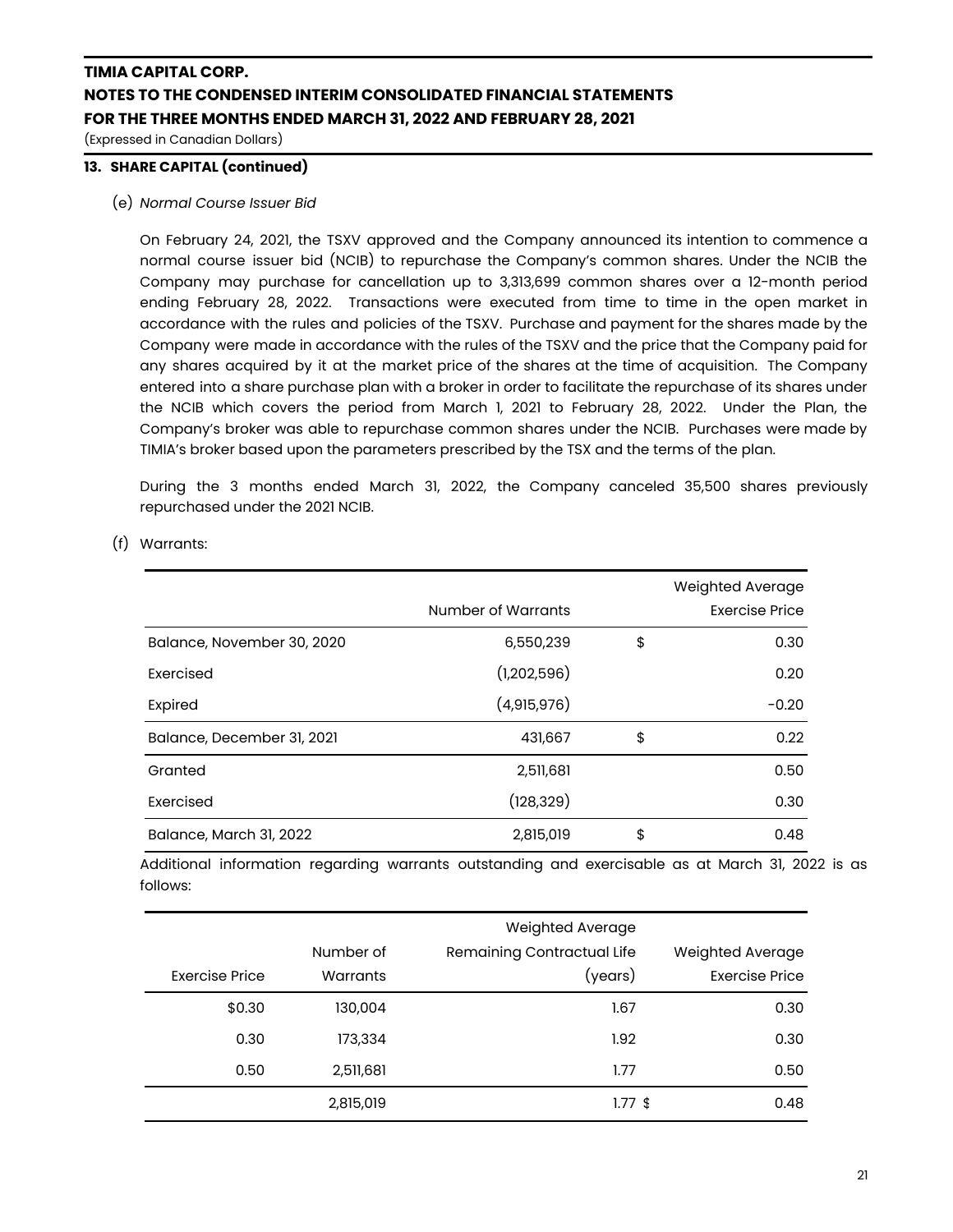(Expressed in Canadian Dollars)

### **14. RELATED PARTY TRANSACTIONS AND EXECUTIVE COMPENSATION**

The Company may have transactions in the normal course of business with individuals (as well as their family members or entities they control) who are related to the Company either as key management personnel or a member of the board of directors. Any such transactions are in the normal course of operations and are measured at market based on exchange amounts. The Company had the following related party transactions:

- (a) During the 3 months ended March 31, 2022, \$30,160 (February 28, 2021: \$11,671) of interest from debentures was accrued or paid to certain directors, officers, family members of directors and officers and a company controlled by a director.
- (b) Accounts payable of \$47,118 (December 31, 2021: \$586) was due to directors and/or officers identified as key management personnel as at March 31, 2022.
- (d) Rent expense of \$12,940 (February 28, 2021: \$4,746) was accrued or paid during the 3 months ended March 31, 2022 to a third party company controlled by the CFO.
- (e) Investments held by officers and directors, and their family members or companies controlled by them, for \$5,002,793 of Limited Partner net assets as at March 31, 2022 and \$4,824,909 at December 31, 2021.
- (f) The Company has loans receivable due from an entity in the amount of \$54,457,744 (December 31, 2021: \$48,398,641) where the entity is related by virtue of a member of the Company's management is a significant shareholder of the entity and a member of the entity's board of directors. The Company earned administration fees of \$110,425 (February 28, 2021: \$nil) which were recorded in other revenue in the period ended March 31, 2022 related to these arrangements.

The Company considers the Chief Executive Officer, Chief Financial Officer, Chief Credit Officer, and Directors as key management personnel. Key management compensation for the 3 months ended March 31, 2022 and February 28, 2021 were as follows:

- (a) Directors fees of \$34,293 (February 28, 2021: \$18,140) were accrued or paid during the 3 months ended March 31, 2022.
- (b) Management compensation of \$118,750 (February 28, 2021: \$79,998) was accrued or paid during the 3 months ended March 31, 2022.
- (c) Share-based payments expenses of \$88,100 (February 28, 2021: \$32,904) were recorded for directors and certain officers identified as key management personnel for the 3 months ended March 31, 2022.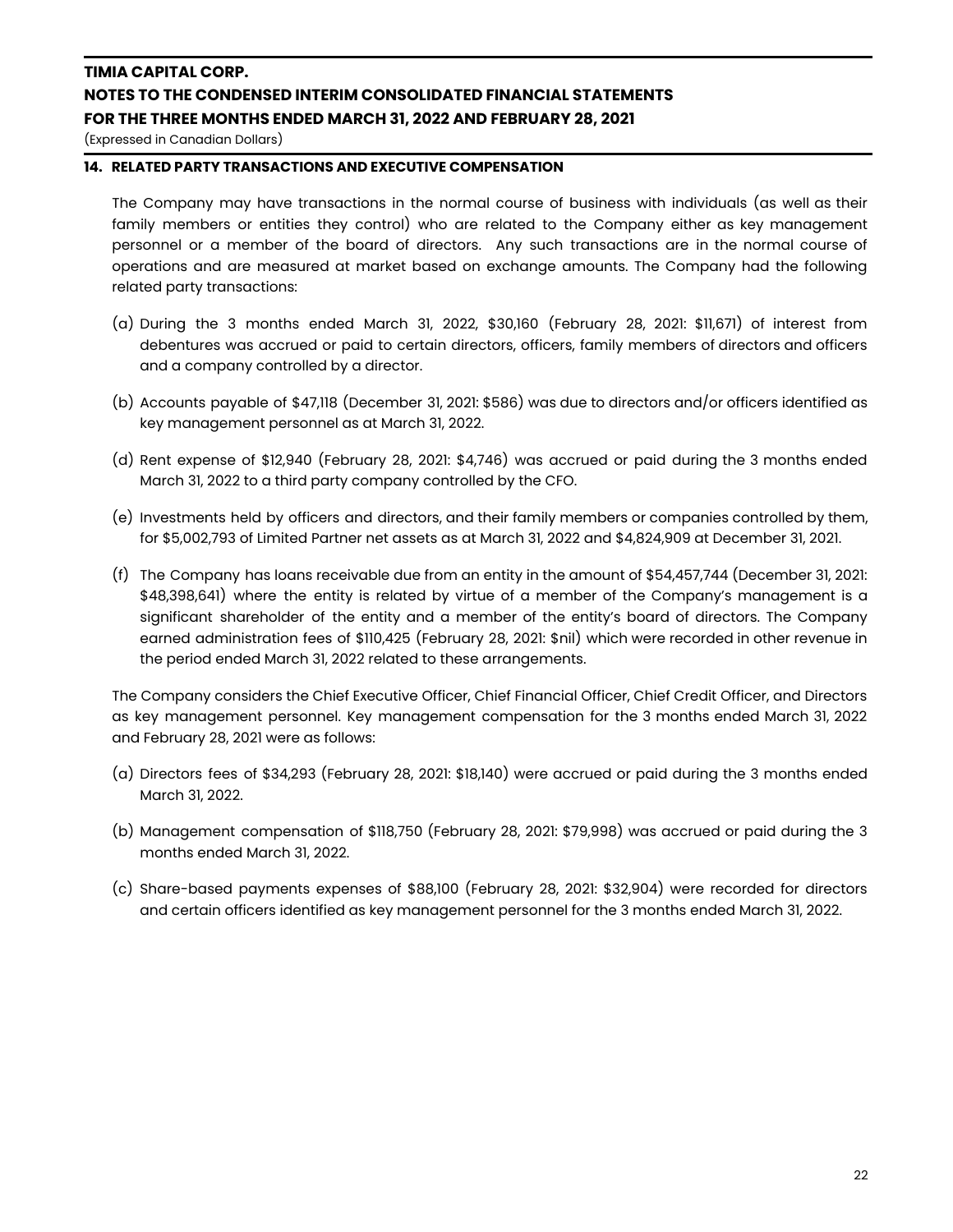(Expressed in Canadian Dollars)

## **15. NON-CONTROLLING INTEREST ("NCI")**

The investments in TIMIA Capital LP's by those other than TIMIA Capital Corp are presented in non-controlling interests in the consolidated statement of financial position. The term of LP I is ten years plus 3 optional 1 year extensions and the term of LP II is five years with 2 optional 1 year extensions. Details of the change in non-controlling interest for the year were as follows:

|                                        | <b>TIMIA</b>       | <b>TIMIA</b>         | <b>TIMIA Capital</b> | <b>Gross limited</b> |
|----------------------------------------|--------------------|----------------------|----------------------|----------------------|
|                                        | <b>Capital ILP</b> | <b>Capital II LP</b> | <b>III LP</b>        | partners' interests  |
| NCI Balance, December 31, 2021         | \$<br>5,956,600 \$ | 24,556,976 \$        | -\$                  | 30,513,576           |
| Contributions                          |                    |                      | 3,596,504            | 3,596,504            |
| Distributions paid to limited partners | (1,852,153)        | (806,227)            | (49, 984)            | (2,704,292)          |
| Reinvestment of distributions          |                    |                      | 1,519                | 1.519                |
| Net income (loss) attributable to NCI  | 65,585             | 701.229              | (11,981)             | 754,833              |
| Foreign currency translation           |                    | (355,336)            | (34,805)             | (390, 141)           |
| NCI Balance, March 31, 2022            | \$<br>4,170,032 \$ | 24,096,642 \$        | 3,501,253 \$         | 31,771,999           |

|                                        |                      |                      | <b>Gross limited</b> |
|----------------------------------------|----------------------|----------------------|----------------------|
|                                        | <b>TIMIA Capital</b> | <b>TIMIA Capital</b> | partners'            |
|                                        | <b>ILP</b>           | <b>IILP</b>          | <b>interests</b>     |
| NCI Balance, November 30, 2020         | \$<br>9,031,885 \$   | 17,762,911           | \$<br>26,794,796     |
| Contributions by limited partners      |                      | 7,375,973            | 7,375,973            |
| Distributions paid to limited partners | (4,230,961)          | (2,204,749)          | (6,435,710)          |
| Net income (loss) attributable to NCI  | 1,155,676            | 2,045,897            | 3,201,573            |
| Foreign currency translation           |                      | (423,056)            | (423,056)            |
| NCI Balance, December 31, 2021         | \$<br>$5,956,600$ \$ | 24,556,976 \$        | 30,513,576           |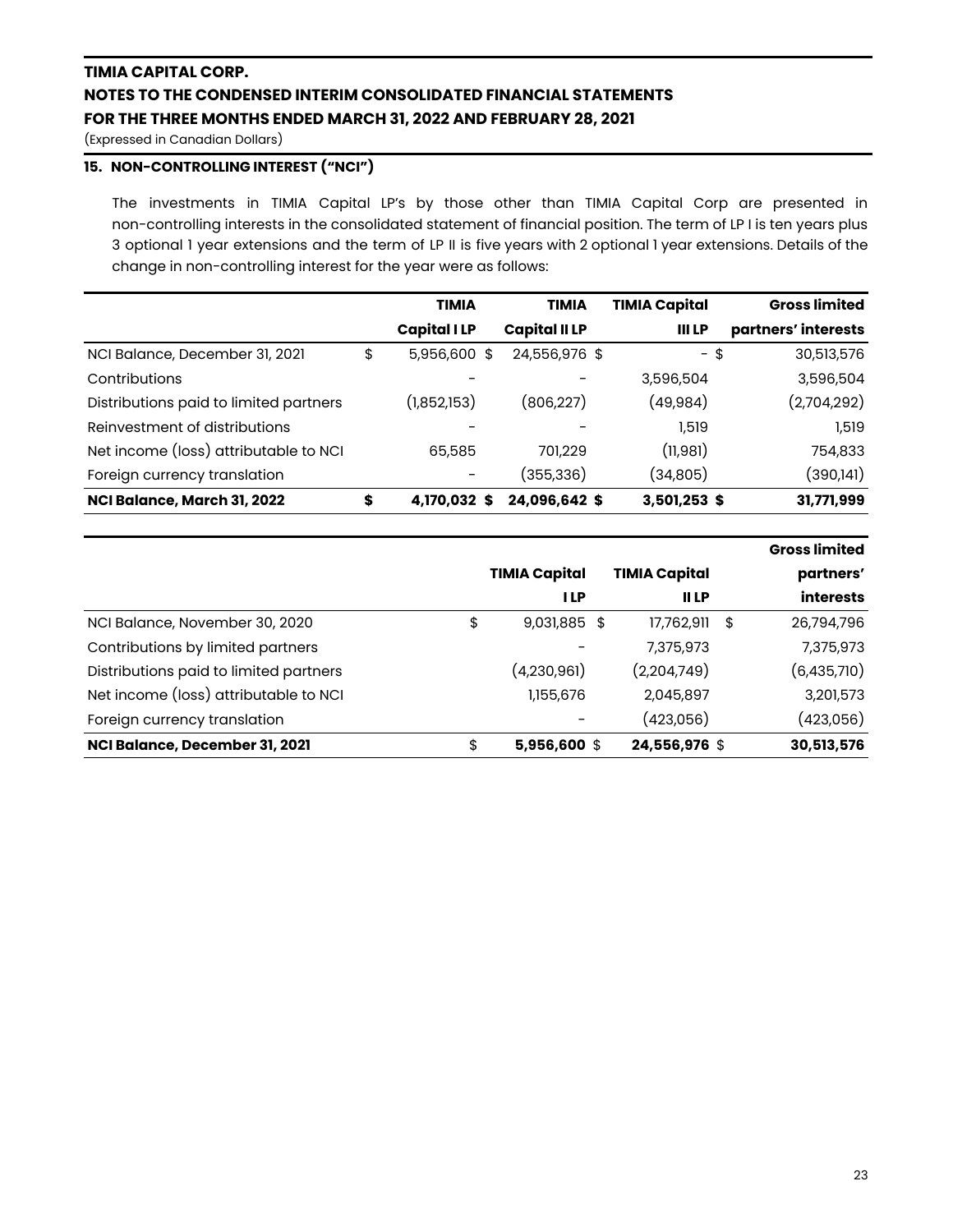(Expressed in Canadian Dollars)

## **15. NON-CONTROLLING INTEREST ("NCI") (continued)**

### **Summarized financial information**

### **Statements of financial position as at March 31, 2022:**

|                                                        | <b>TIMIA Capital</b> | <b>TIMIA Capital</b> | <b>TIMIA Capital III</b> |
|--------------------------------------------------------|----------------------|----------------------|--------------------------|
|                                                        | <b>ILP</b>           | <b>IILP</b>          | LP                       |
| \$<br>Total current assets                             | 1,249,507 \$         | 2,143,554 \$         | 437,560                  |
| Total non-current assets                               | 4,448,025            | 23,878,400           | 4,284,469                |
| <b>Total Assets</b>                                    | 5,697,532            | 26,021,954           | 4,722,029                |
| <b>Total liabilities</b>                               | 138,039              | 407,171              | 364,571                  |
| Partners' capital                                      | 5,559,493            | 27,000,436           | 4,400,527                |
| Translation adjustment                                 |                      | (1,385,653)          | (43,069)                 |
| <b>Total liabilities &amp; Partners' capital</b><br>\$ | 5,697,532            | 26,021,954           | 4,722,029                |

|                                           |   | <b>TIMIA Capital</b> |   | <b>TIMIA Capital</b> |     | <b>TIMIA Capital III</b> |
|-------------------------------------------|---|----------------------|---|----------------------|-----|--------------------------|
| For the 3 months ended Mar 31, 2022       |   | I LP                 |   | II LP                |     | LP                       |
| Total revenue                             | S | 259,841 \$           |   | 1,039,071            | -\$ | 85,905                   |
| Total expense and other income            |   | 176,606              |   | 112.231              |     | 103,311                  |
| Total net income and comprehensive income |   | 83,235               | S | 926,840              |     | (17, 406)                |

### **Statements of financial position as at December 31, 2021:**

|                                                  | <b>TIMIA Capital I LP</b> | <b>TIMIA Capital II LP</b> |
|--------------------------------------------------|---------------------------|----------------------------|
| Total current assets                             | \$<br>3,865,525 \$        | 4,902,594                  |
| Total non-current assets                         | 4,887,751                 | 21,882,885                 |
| <b>Total Assets</b>                              | 8,753,275                 | 26,785,478                 |
| <b>Total liabilities</b>                         | 1,122,882                 | 792,337                    |
| Partners' capital                                | 7,630,393                 | 27,003,046                 |
| Translation adjustment                           |                           | (1,009,905)                |
| <b>Total liabilities &amp; Partners' capital</b> | \$<br>8,753,275           | 26,785,478                 |

|                                              |   | <b>TIMIA Capital ILP</b> | <b>TIMIA Capital II LP</b> |
|----------------------------------------------|---|--------------------------|----------------------------|
| Total revenue                                | S | 2.367.280 \$             | 2,976,483                  |
| Total expense and other income               |   | 690,424                  | 672,585                    |
| Total net income and comprehensive income \$ |   | 1,676,856 \$             | 2,303,898                  |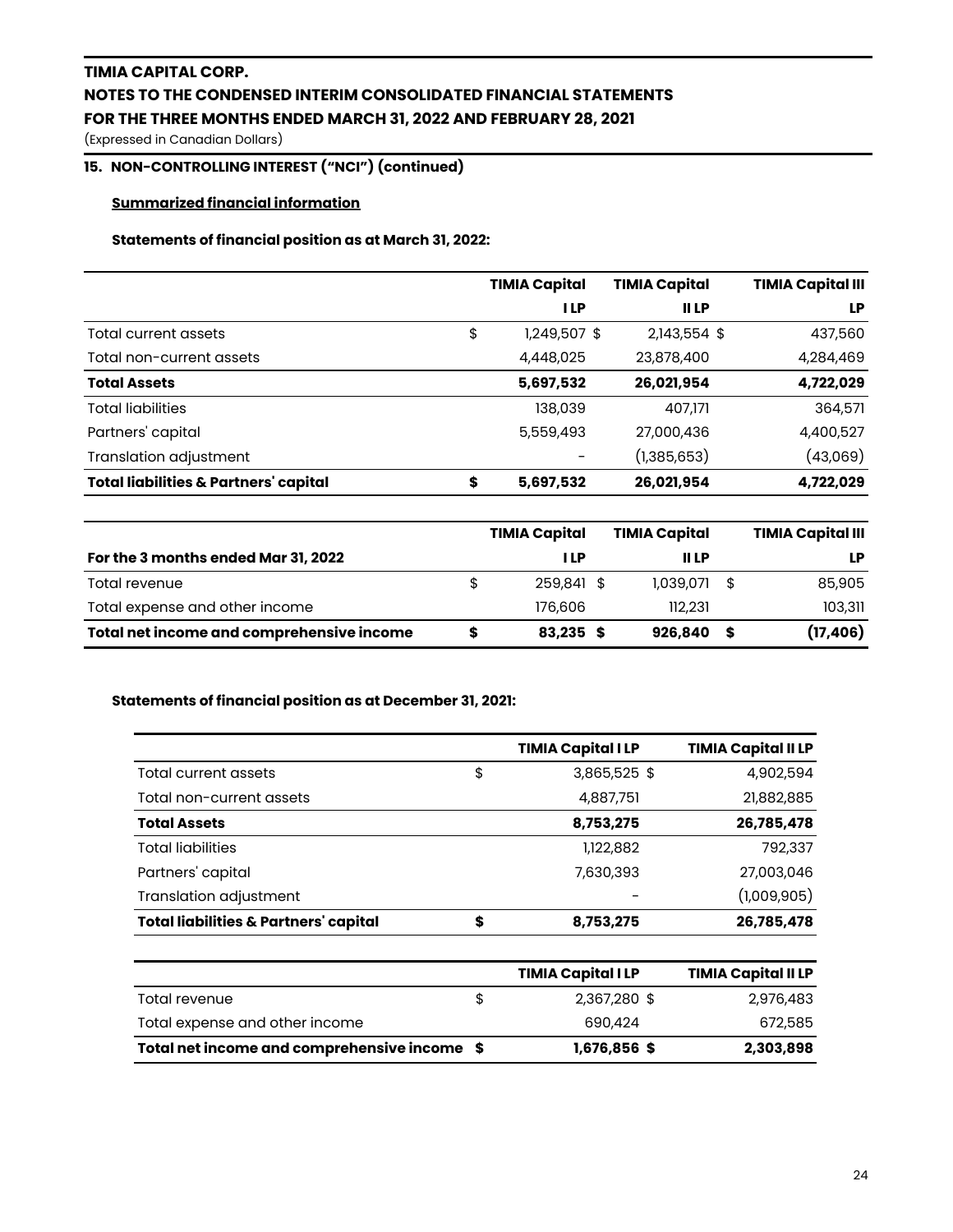(Expressed in Canadian Dollars)

### **15. NON-CONTROLLING INTEREST ("NCI") (continued)**

#### **TIMIA Capital I LP**

Since inception the Company completed financings for a total of \$18,420,000 ("Committed Capital") financing in its first Limited Partnership ("LP I"). In addition to holding units in LP I, TIMIA is entitled to receive a management fee of 1.5% of Committed Capital for the first six years and 0.75% thereafter. In addition, LP I reimburses TIMIA for operating expenses incurred on its behalf.

#### **TIMIA Capital II LP**

Since inception of LP II, the Company closed financings of \$27,146,565 (US \$16,215,000) The Company is invested in LP II and is entitled to receive a management fee of 1.5% of Invested Capital and a performance fee based upon the profit of LP II for the life of the fund. In addition, LP II reimburses TIMIA for operating expenses incurred on its behalf.

### **TIMIA Capital III LP**

During the period ended March 31, 2022, the Company launched TIMIA Capital III Preferred Return Fund (The "Trust") and TIMIA Capital III Preferred Return Fund LP ("LP III"). The primary business of the Trust will be to invest in units of the LP. Since inception the Trust and LP III have closed financings for a total of \$4,573,774. The Company is invested in LP III and is entitled to receive a management fee of 1.5% of Invested Capital and a performance fee. In addition, LP III reimburses TIMIA for operating expenses incurred on its behalf.

#### **16. FINANCIAL INSTRUMENTS AND RISK**

### **Financial instruments**

The following table summarizes information regarding the carrying values and classification of the Company's financial instruments as of the periods ended March 31, 2022 and December 31, 2021:

|                                                    | <b>March 31, 2022</b> | <b>December 31, 2021</b> |
|----------------------------------------------------|-----------------------|--------------------------|
| Cash & restricted cash - FVTPL                     | \$<br>3,768,230       | \$<br>9,758,032          |
| Accounts receivable - Amortized cost               | 1,005,552             | 687,596                  |
| Loans receivable - Amortized cost                  | 112,972,797           | 106,117,801              |
| Equity investments - FVTPL                         | 1,333,618             | 1,333,618                |
| Forward contract receivable - FVTPL                |                       | 290,500                  |
| Accounts payable - Amortized cost                  | 2,083,479             | 5,674,751                |
| Loans payable (Note 13) - Amortized cost           | 28,330,781            | 26,810,891               |
| Loans payable (Note 13) - FVTPL                    | 47,000,000            | 41,000,000               |
| Revolving credit facilities - Amortized cost       |                       | 4,485,129                |
| Debentures & co-investment obligations - Amortized | 27,740                | 1,468,518                |
| cost                                               |                       |                          |
| Non-controlling interests - Amortized cost         | 31,767,927            | 30,513,576               |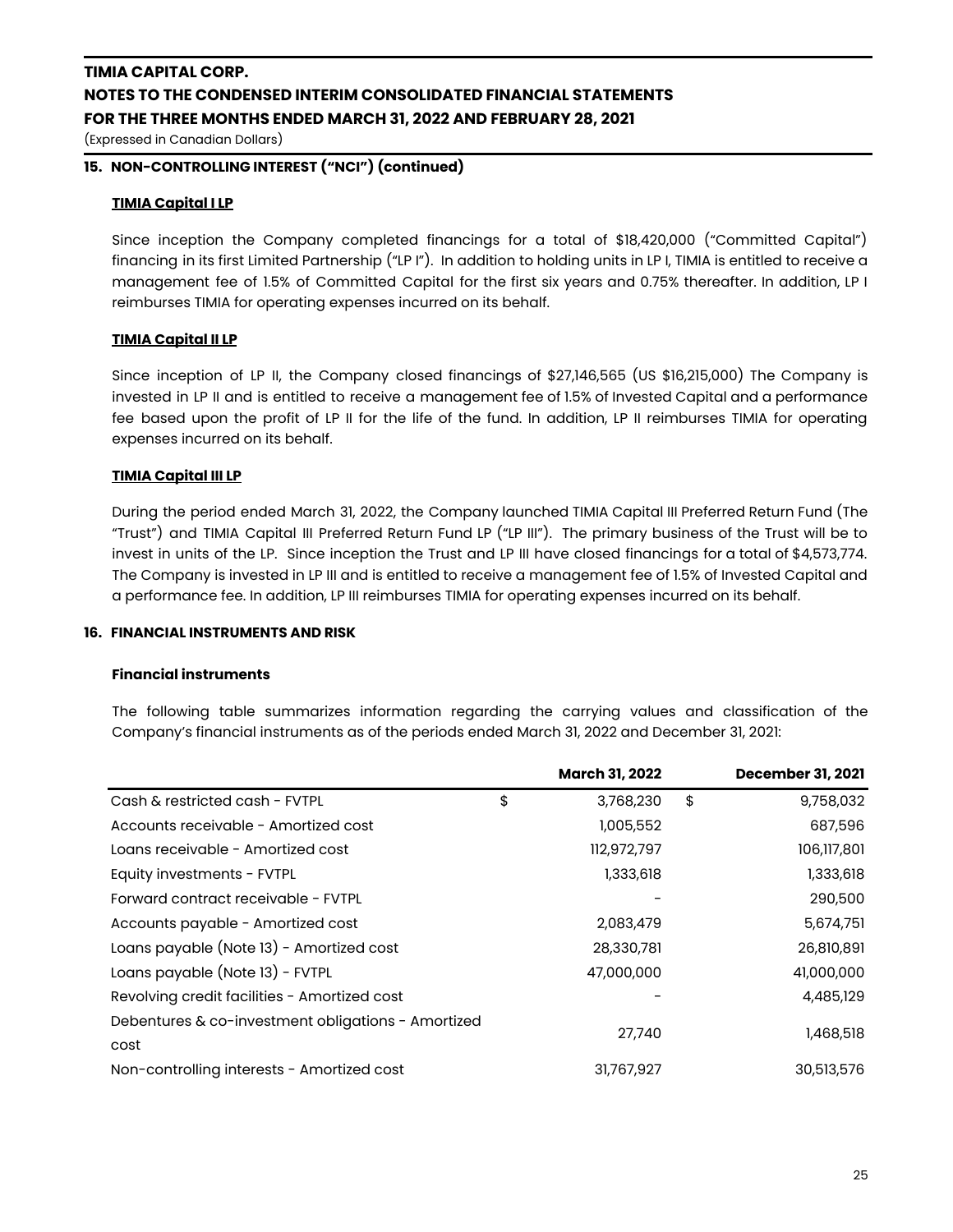(Expressed in Canadian Dollars)

### **16. FINANCIAL INSTRUMENTS AND RISK (continued)**

### **Financial Instruments (continued)**

The estimated fair values of cash and accounts payable approximate their respective carrying values due to their nature and short terms to maturity. Equity investments and forward contract receivable are carried at their fair value. Loans receivable, accounts receivable, co-investment obligations, revolving credit facility, and debentures are carried at amortized cost. Loans payable are split between amortized cost and FVTPL.

The fair value measurements use a fair value hierarchy that reflects the significance of the inputs used in making the measurements. The fair value hierarchy has the following levels:

- (a) Quoted prices (unadjusted) in active markets for identical assets or liabilities (Level 1);
- (b) Inputs other than quoted prices included within Level 1 that are observable for the asset or liability, either directly (that is, as prices) or indirectly (that is, derived from prices) (Level 2); and
- (a) Inputs for the asset or liability that are not based on observable market data (that is, unobservable inputs) (Level 3).

The level in the fair value hierarchy within which the fair value measurement is categorized in its entirety is determined on the basis of the lowest level input that is significant to the fair value measurement in its entirety. For this purpose, the significance of an input is assessed against the fair value measurement in its entirety. If a fair value measurement uses observable inputs that require significant adjustment based on unobservable inputs, that measurement is a Level 3 measurement. Assessing the significance of a particular input to the fair value measurement in its entirety requires judgment, considering factors specific to the asset or liability.

The following table presents the Company's financial instruments, measured at fair value on the consolidated statements of financial position and categorized into levels of the fair value hierarchy:

|                           |                       | <b>Quoted Prices</b><br>in Active      | <b>Significant</b><br><b>Other</b> | <b>Significant</b>            |
|---------------------------|-----------------------|----------------------------------------|------------------------------------|-------------------------------|
|                           | <b>Balance at</b>     | <b>Markets for</b><br><b>Identical</b> | <b>Observable</b><br><b>Inputs</b> | Unobservable<br><b>Inputs</b> |
|                           | <b>March 31, 2021</b> | Assets (Level 1)                       | (Level 2)                          | (Level 3)                     |
| Cash                      | 3,768,230             | 3,768,230                              |                                    |                               |
| <b>Equity investments</b> | 1,333,618             | $\overline{\phantom{m}}$               |                                    | 1,333,618<br>-                |

There were no transfers from Level 1 to 2 or Level 2 to 1 during the period.

The investment operations of the Company's business involve the purchase and sale of securities, and accordingly, a portion of the Company's assets are currently comprised of financial instruments. The use of financial instruments can expose the Company to several risks, a discussion of which is provided below.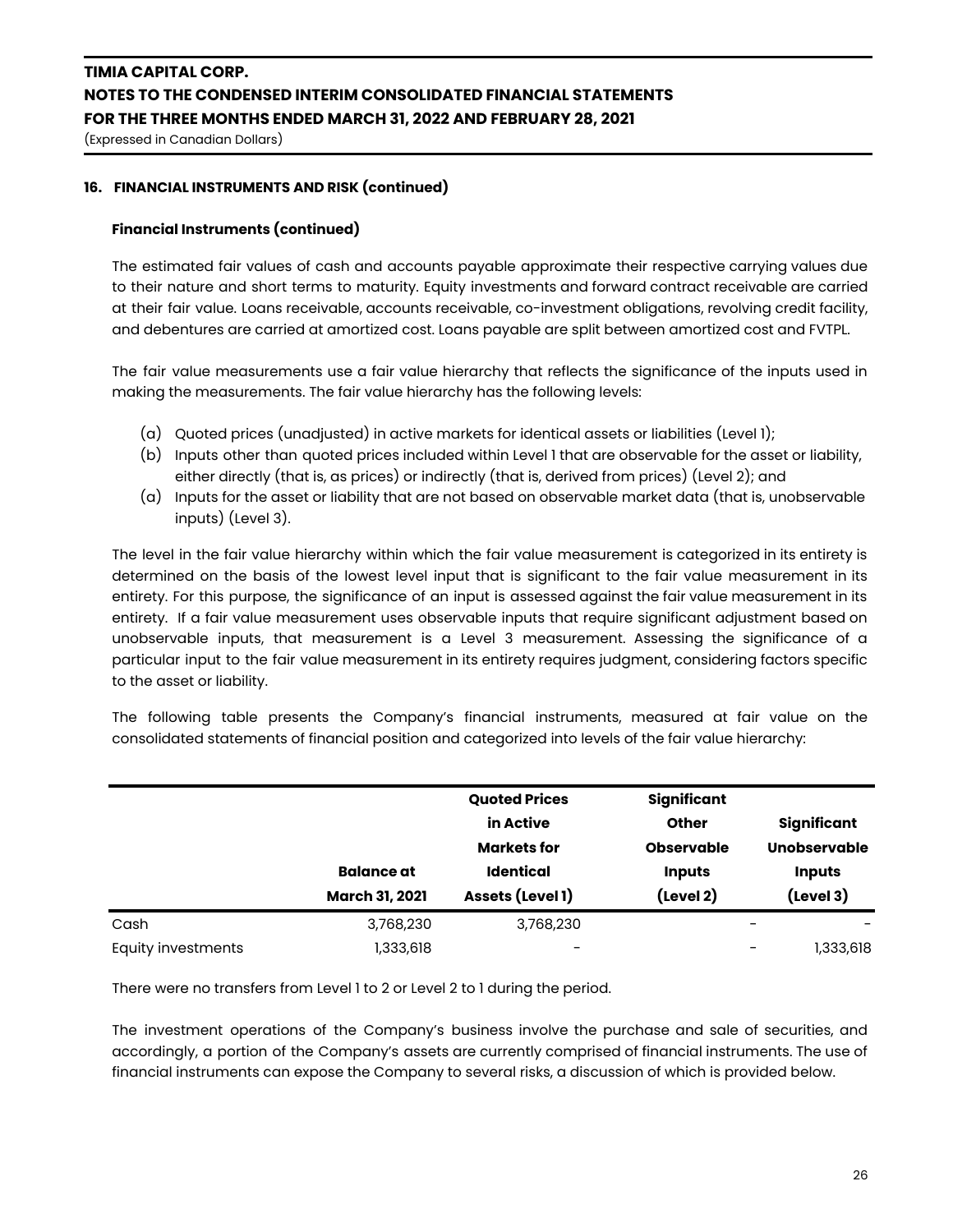(Expressed in Canadian Dollars)

### **16. FINANCIAL INSTRUMENTS AND RISK (continued)**

#### **Liquidity risk**

Liquidity risk is the risk that the Company will not be able to meet its financial obligations as they fall due. The Company maintains sufficient cash balances to meet current working capital requirements. The Company is dependent on obtaining regular financings in order to continue as a going concern. Despite previous success in acquiring these financings, there is no guarantee of obtaining future financings. The Company's cash consists of cash deposited in business accounts held by high credit quality financial institutions.

| <b>Total</b>               | 109,209,927 | 109,209,927 | 7,638,132 | 16,831,002 | 9,410,012 |
|----------------------------|-------------|-------------|-----------|------------|-----------|
| obligations                |             |             |           |            |           |
| Debentures & Co-investment | 27,740      | 27,740      | 27,740    |            |           |
| Non-controlling interests  | 31,767,927  | 31,767,927  | 5,526,913 | 16,831,002 | 9,410,012 |
| Loans payable              | 75,330,781  | 75,330,781  |           |            |           |
| Accounts payable           | 2,083,479   | 2,083,479   | 2,083,479 |            |           |
|                            | \$          | \$          | \$        | \$         | \$        |
|                            | amount      | cash flows  | year      | years      | years     |
|                            | Carrying    | Contractual | Within 1  | Within 2   | Within 5  |

Cash flows relating to non-controlling interests are based on expected cash flows. The Company is obligated to return the net assets attributable to limited partners at the end of each partnership agreement. Timing in the above table is based on estimated cash flows and expected maturities of the investments held.

#### **Foreign exchange risk**

The Company's foreign exchange risk is due to the Company's loan investments totaling US\$27,369,575 which are currently valued at \$34,201,021.

The Company also consolidates two limited partnerships which operate with a functional currency of US dollars. Changes in US and Canadian dollar exchange rates will give rise to foreign currency translation adjustments that may have a material impact on the other comprehensive income recognized by the Company. A 10% movement in the US dollar exchange rate would increase/decrease the accumulated other comprehensive translation adjustment on the consolidated statement of financial position by \$609,436.

#### **Interest rate risk**

The Company's exposure to interest rate risk arises from the interest rate impact on its cash. The Company's practice has been to invest cash at floating rates of interest in order to maintain liquidity, while achieving a satisfactory return for shareholders. A 10% change in the interest rate would not result in a material impact on the Company's operations.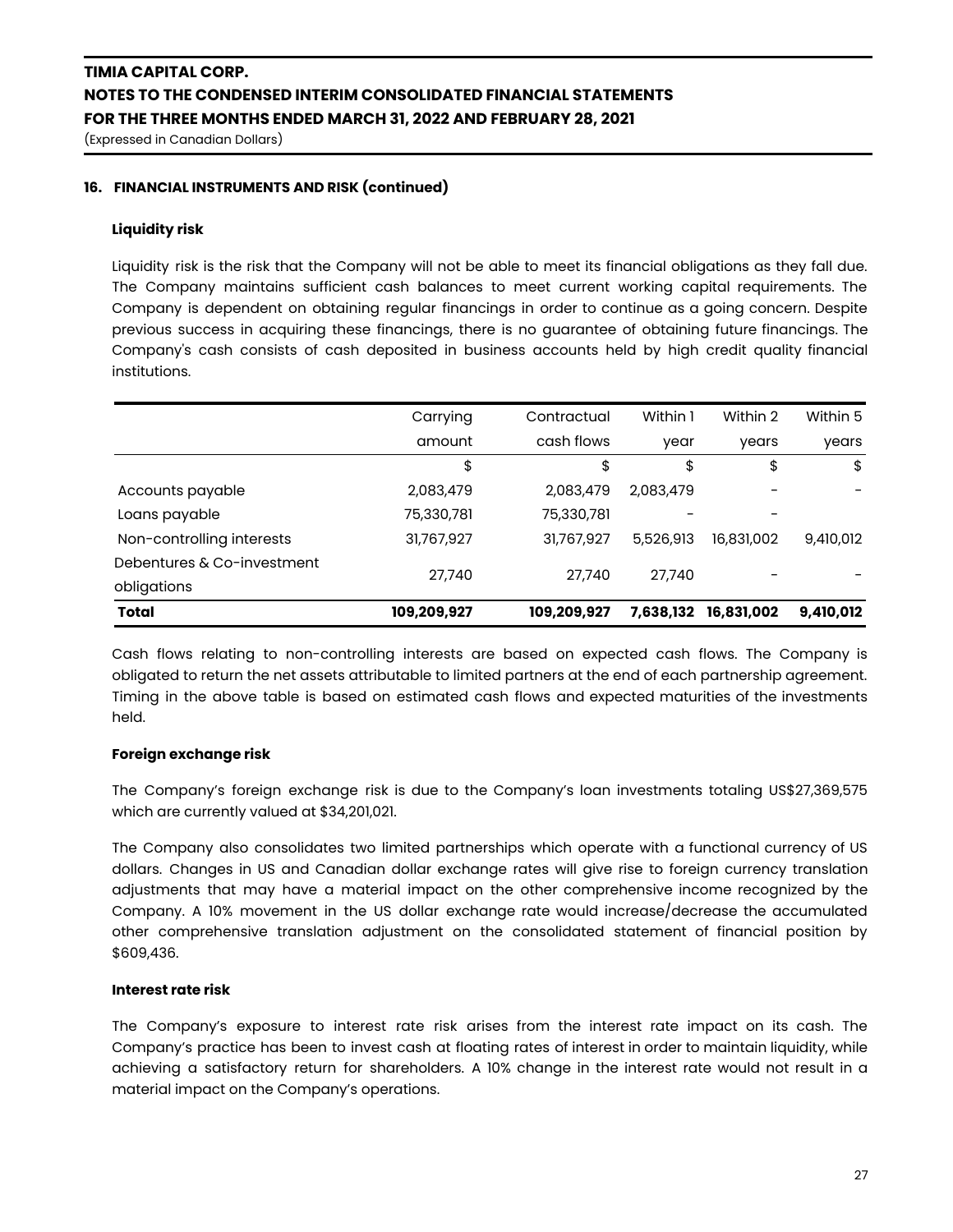(Expressed in Canadian Dollars)

### **16. FINANCIAL INSTRUMENTS AND RISK (continued)**

### **Market risk**

Market risk is the risk that the fair value of, or future cash flows from the Company's financial instruments will significantly fluctuate due to changes in market prices. The value of financial instruments can be affected by changes in interest rates, foreign exchange rates, and equity prices. The Company is exposed to market risk in trading its investments and unfavourable market conditions could result in dispositions of investments at less than favourable prices. Additionally, the Company adjusts its investments to fair value at the end of each reporting period. This process could result in significant write-downs of the Company's investments over one or more reporting periods, particularly during periods of overall market instability, which could have a significant unfavourable effect on the Company's financial position.

The Company manages market risk by having a portfolio of investments not singularly exposed to any one issuer; however, its investment activities are currently concentrated primarily in the technology and energy sectors. The Company also manages its market risk by reviewing commodity prices, individual equity movements, and the stock market to determine the appropriate course of action to be taken by the Company.

### **Credit risk**

Credit risk is the risk of potential loss to the Company if the counterparty to a financial instrument fails to meet its contractual obligations. The Company's credit risk is primarily attributable to its cash and loan receivables. The Company limits exposure to credit risk by maintaining its cash with financial institutions. Deposits held with these institutions may exceed the amount of insurance provided on such deposits. The Company's maximum exposure to credit risk at the reporting date is the carrying value of cash, restricted cash, accounts receivable, forward contract and loans receivable.

### *Credit risk measurement*

In monitoring credit risk, the Company performs ongoing credit evaluations of its investees' financial condition. The evaluation considers delinquency trends, sales volumes and the investee's ability to maintain its financial condition. In accordance with IFRS 9, the Company calculates an expected credit loss as outlined below.

### *Expected credit loss measurement*

IFRS 9 outlines a 'three-stage' model for impairment based on changes in credit quality since initial recognition as summarized below:

- A financial instrument that is not credit-impaired on initial recognition is classified in 'Stage 1' and has its credit risk continuously monitored by the Company.
- If a significant increase in credit risk ('SICR') since initial recognition is identified, the financial instrument is moved to 'Stage 2' but is not yet deemed to be credit-impaired.
- If the financial instrument is credit-impaired, the financial instrument is then moved to 'Stage 3'.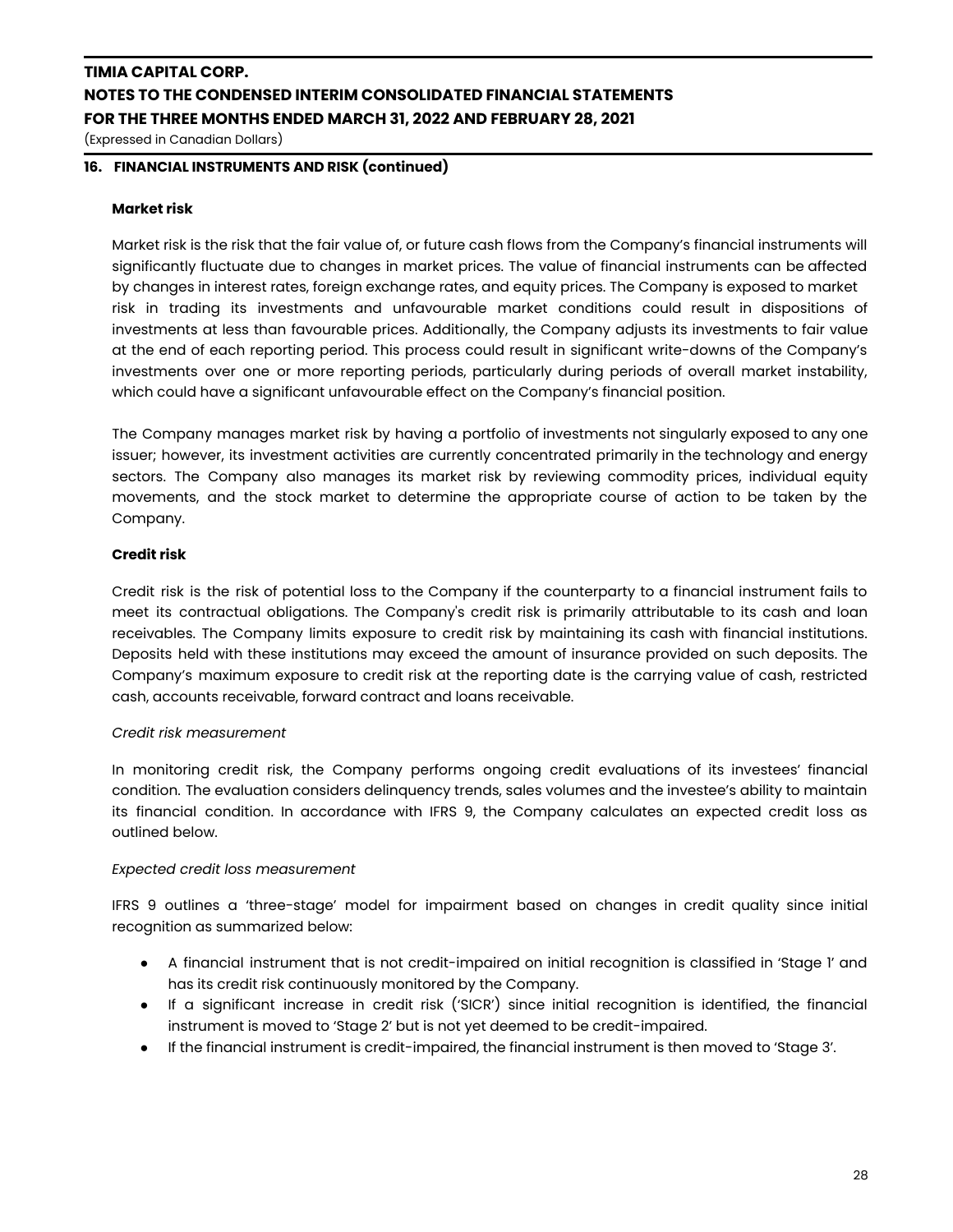(Expressed in Canadian Dollars)

### **16. FINANCIAL INSTRUMENTS AND RISK (continued)**

### **Credit risk (continued)**

● Financial instruments in Stage 1 have their ECL measured at an amount equal to the portion of lifetime expected credit losses that result from default events possible within the next 12 months. Instruments in Stages 2 or 3 have their ECL measured based on expected credit losses on a lifetime basis.

The following diagram summarizes the impairment requirements under IFRS 9:



Change in credit quality since initial recognition

The Company assigns each loan in the portfolio to a credit quality stage of Stage 1, Stage 2 or Stage 3. This credit quality staging is then used to calculate the lifetime ECL. The lifetime ECL is the maximum loss in default adjusted for the probability of loss. At each reporting period, the ECL is calculated for each loan receivable. The Company periodically reviews the ECL model to determine if industry trends or macro-economic factors have changed, causing a need to adjust the ECL model. The expected credit loss recorded in the consolidated statement of net income (loss) is a recovery of \$196,337 for the 3 months ended March 31, 2022 and the expected credit loss accrued on the consolidated statement of financial position is \$600,061 as at March 31, 2022.

### *Significant increase in credit risk (SICR)*

The Company considers a financial instrument to have experienced a SICR when one or more of the following quantitative or qualitative criteria have been met:

- The investment is more than 30 days but less than 90 days in arrears on its contractual payment obligations;
- The Company's management believes the cash resources available to the investment may not be sufficient to meet ongoing needs; or
- *●* The investment has significantly underperformed with respect to revenue growth and expense control.

A loan is considered to be in stage 3 if:

- The borrower is 90 days past due on contractual payments;
- The borrower is in long-term forbearance;
- The borrower is insolvent; or
- The borrower is in material breach of financial covenants.

### *Expected credit loss model*

The Company determines the lifetime expected credit loss to be the maximum loss in a default adjusted for the probability of loss. At each reporting period, the ECL is calculated for each loan receivable. The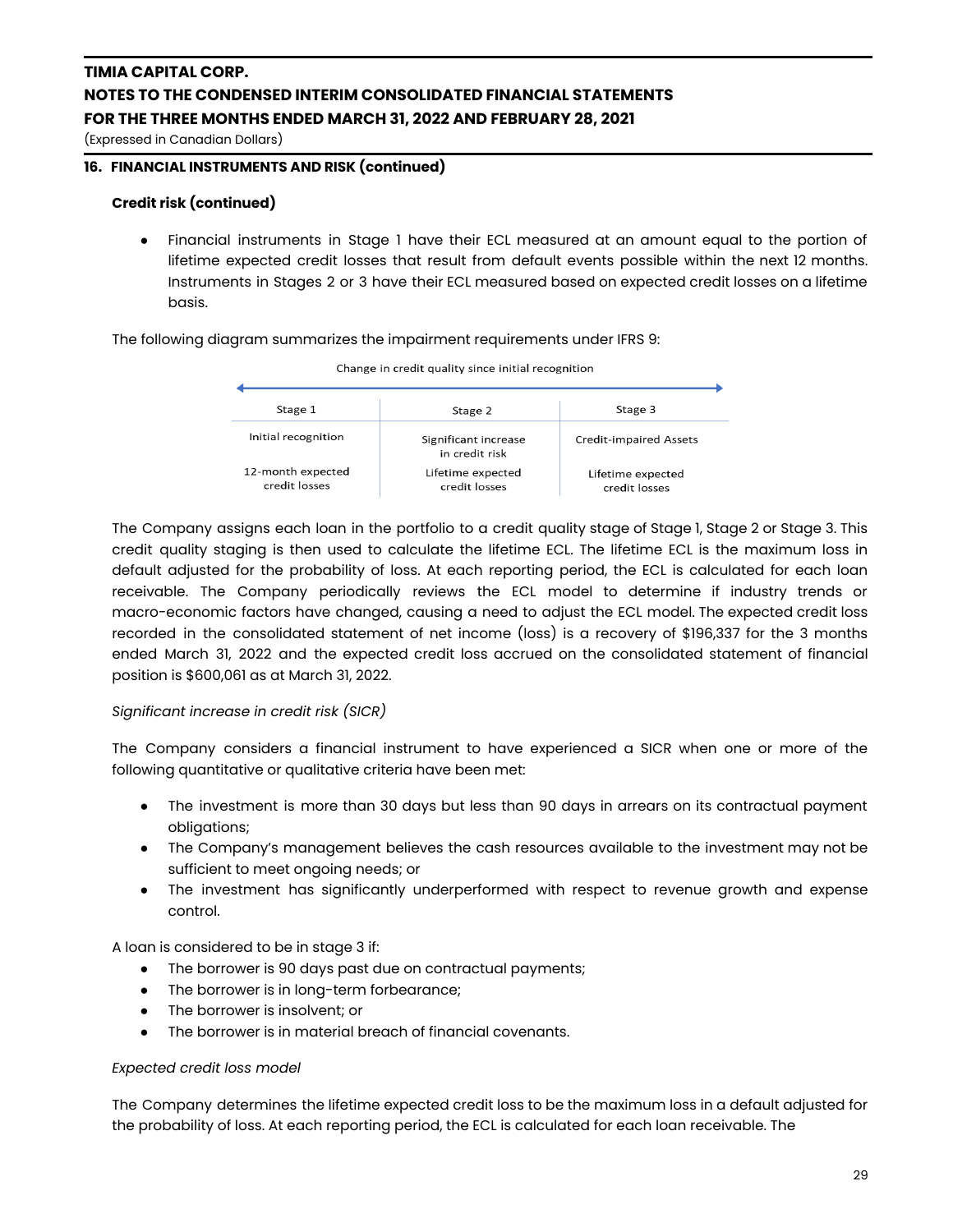(Expressed in Canadian Dollars)

### **16. FINANCIAL INSTRUMENTS AND RISK (continued)**

### **Credit risk (continued)**

maximum default loss is a function of the relative exposure of the Company to a particular investment. The Company assesses this as a ratio of the enterprise value of the underlying entity to the amortized loan balance. Based on this ratio, the Company assigns the loan receivable to a maximum default loss band. Each band has a loss percentage based on historic experience.

The probability of default represents the likelihood that the borrower defaults on its financial obligation. As such it is dependent on the stage of the investment at the measurement date. An investment in stage 3 is in default by definition so the likelihood of default is 100%. Stage 1 and stage 2 credits are assigned default probabilities based on historic experience and an assessment of forward looking macro-economic trends. If Company management determines that a segment of the portfolio is facing macro-economic trends that differ from other investments in the portfolio, the probability of default will be adjusted accordingly for that segment.

The Company reviews the stage of each loan receivable and recalculates the ECL every reporting period. Changes to the ECL are recognized on the consolidated statement of income (loss) in the period of the change.

#### *Credit risk exposure*

The Company's credit risk exposure by ECL staging is included in a table in Note 3 Loans receivable.

### **17. MANAGEMENT OF CAPITAL**

The Company's objectives when managing capital are to: a) identify and to invest in investments with strong cash-flow and long-term growth potential; b) to maintain financial strength, to protect its ability to meet its ongoing liabilities and to continue as a going concern and maintain creditworthiness; c) maximize returns for shareholders over the long-term. If the Company does not receive sufficient cash flows from its activities, it may have to undertake a private placement to cover its cash outflows.

The Company is subject to certain restrictions on its assets as described in Notes 9, 10, 12 and 13. The Company's share capital is not subject to external restrictions. The capital of the Company comprises shareholders' equity, Limited Partnership capital, note payable, debentures and co-investment obligations.

The Company manages and adjusts the capital structure in light of changes in economic conditions and the risk characteristics of the underlying assets. To maintain or adjust the capital structure, the Company may attempt to issue new shares or dispose of assets.